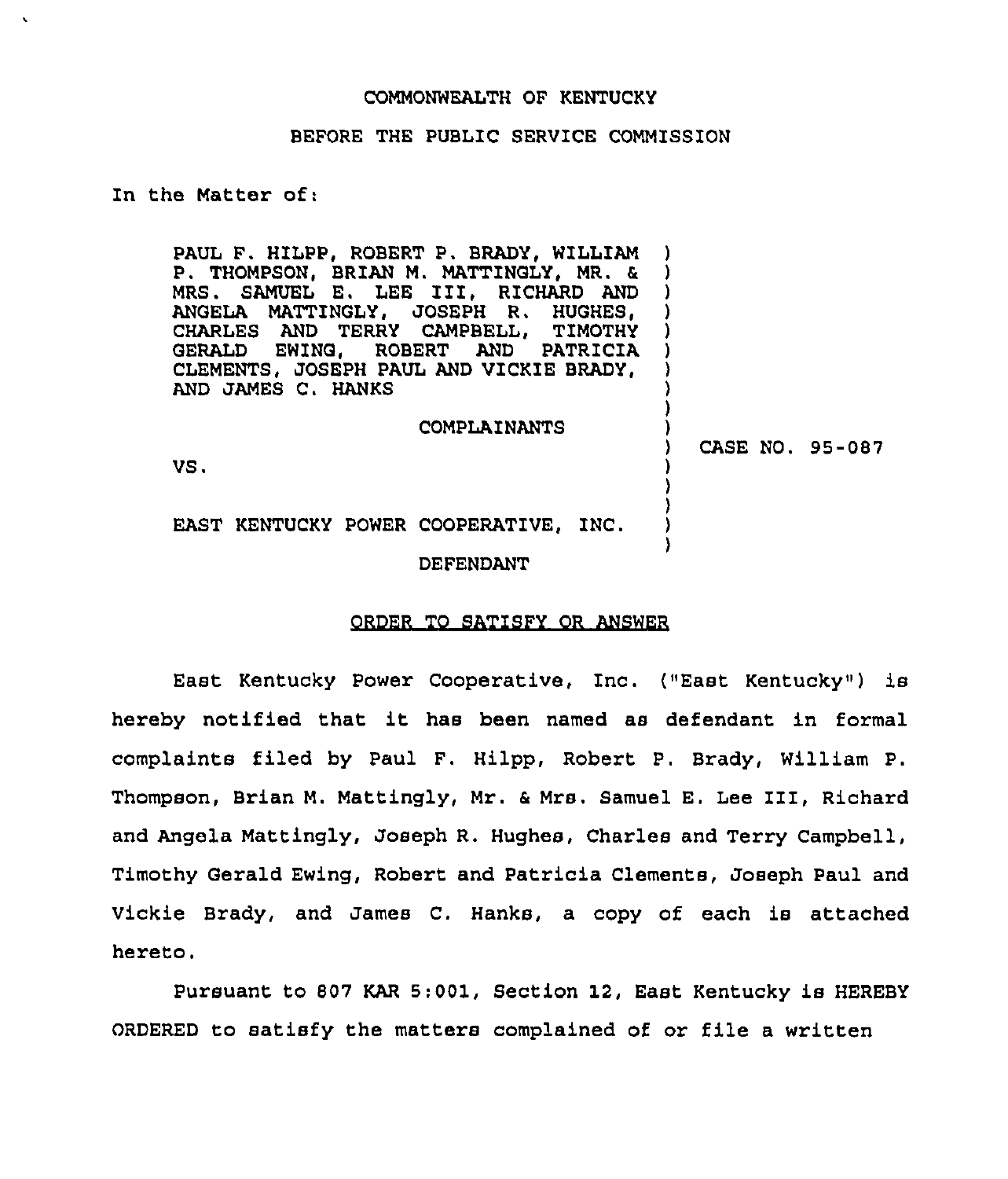answer to the complaints within 10 days from the date of service of this Order.

Done at Frankfort, Kentucky, this 14th day of March, 1995.

PUBLIC SERVICE COMMISSION

 $K_{24}$ Chairman<br>Kolon MI (Jaux)

oner Comm 881

ATTEST:

<u>:lls</u>

Executive Director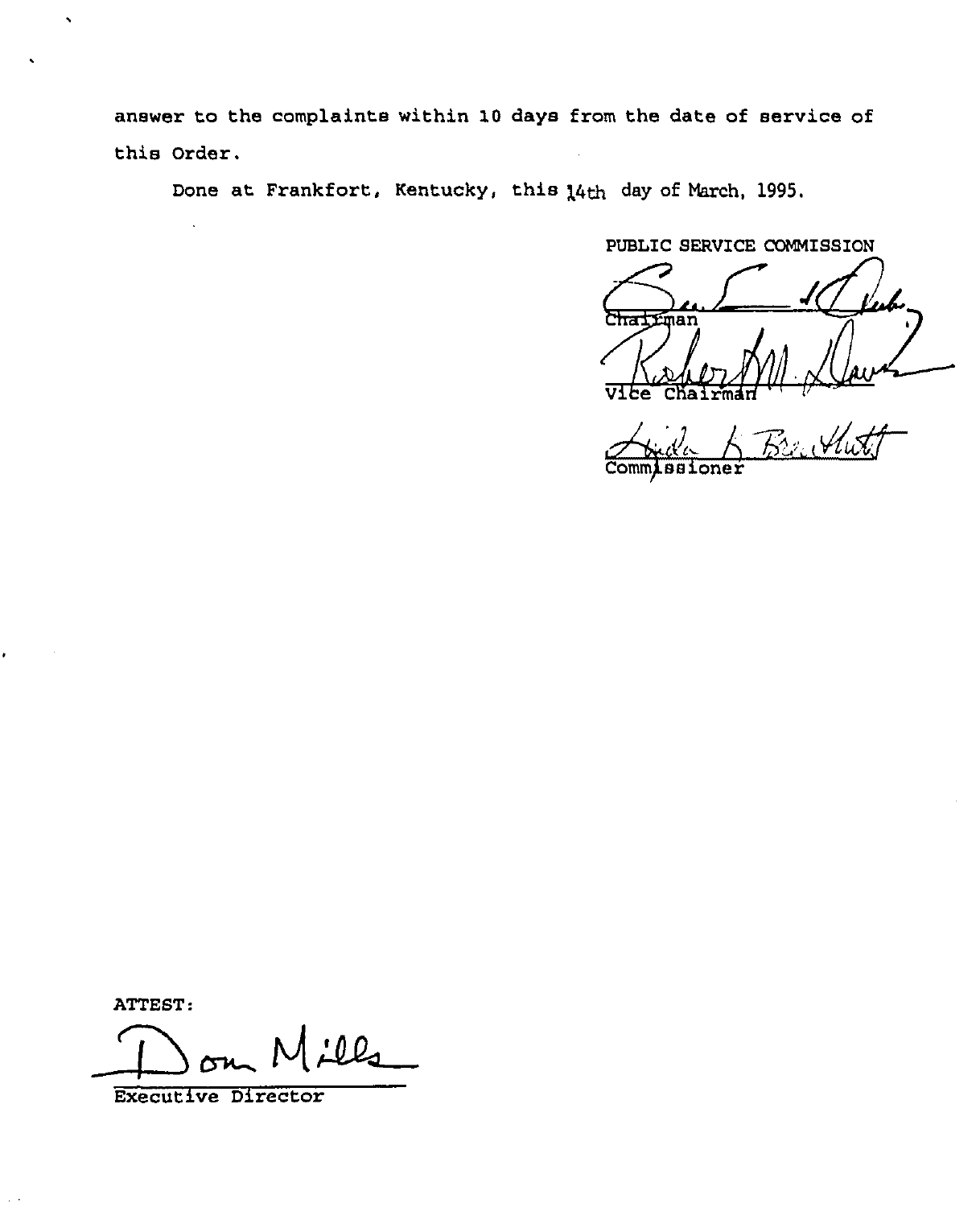# COMMONWEALTH OF KENTUCKY

 $\frac{1}{2} \sum_{i=1}^{n} \frac{1}{2} \sum_{i=1}^{n} \frac{1}{2} \sum_{i=1}^{n} \frac{1}{2} \sum_{i=1}^{n} \frac{1}{2} \sum_{i=1}^{n} \frac{1}{2} \sum_{i=1}^{n} \frac{1}{2} \sum_{i=1}^{n} \frac{1}{2} \sum_{i=1}^{n} \frac{1}{2} \sum_{i=1}^{n} \frac{1}{2} \sum_{i=1}^{n} \frac{1}{2} \sum_{i=1}^{n} \frac{1}{2} \sum_{i=1}^{n} \frac{1}{2} \sum_{i=1}^{n$ 

 $\mathcal{A}$ 

 $\blacksquare$ 

 $\sim$   $\star$  $\mathbf{r}$ 

# BEFORE THE PUBLIC SERVICE COMMASSION

| In the Matter of:                                                                                                            |  |
|------------------------------------------------------------------------------------------------------------------------------|--|
| Paul F. H: Lee<br>RECEIVED<br>COMPLAINANT                                                                                    |  |
| VS.                                                                                                                          |  |
| EAST KENTUCKY POWER COOPERATIVE INC.<br>(Name of Utility)<br><b>DEFENDANT</b>                                                |  |
| <b>COMPLAINT</b>                                                                                                             |  |
| The complaint of $\frac{\rho_{\mu\nu}}{\sqrt{2m+5m+1}}$ $\frac{\mu_{\nu}^{\prime\prime}L\rho\rho}{2m+1}$ respectfully shows: |  |
|                                                                                                                              |  |
| 2360 CHMpbellsville Ed. LEBANON, KY                                                                                          |  |
| (b)<br>EAST KENTUCKY POWER COOPERATIVE. INC.                                                                                 |  |
| 4758 LEXINGTON RD. 40391, PO BOX 707, WINCHERSTER, KY                                                                        |  |
| (c)<br>That: THE CONSTRUCTION OF 6.45 MILES OF A 69 KW POWER LINE<br>(Describe here, attaching additional sheets if          |  |
| TO SERVICE THE MARION COUNTY INDUSTRIAL PARK LOCATED IN THE<br>necessary, the specific act, fully and clearly, or facts      |  |
| CITY OF LEBANON, KENTUCKY, WILL CROSS OVER THE COMPLAINT'S<br>that are the reason and basis for the complaint.)              |  |
| PROPERTY CAUSING A HARMFUL ENVIRONMENT IN WHICH TO LIVE AND                                                                  |  |

 $\sim$   $\sim$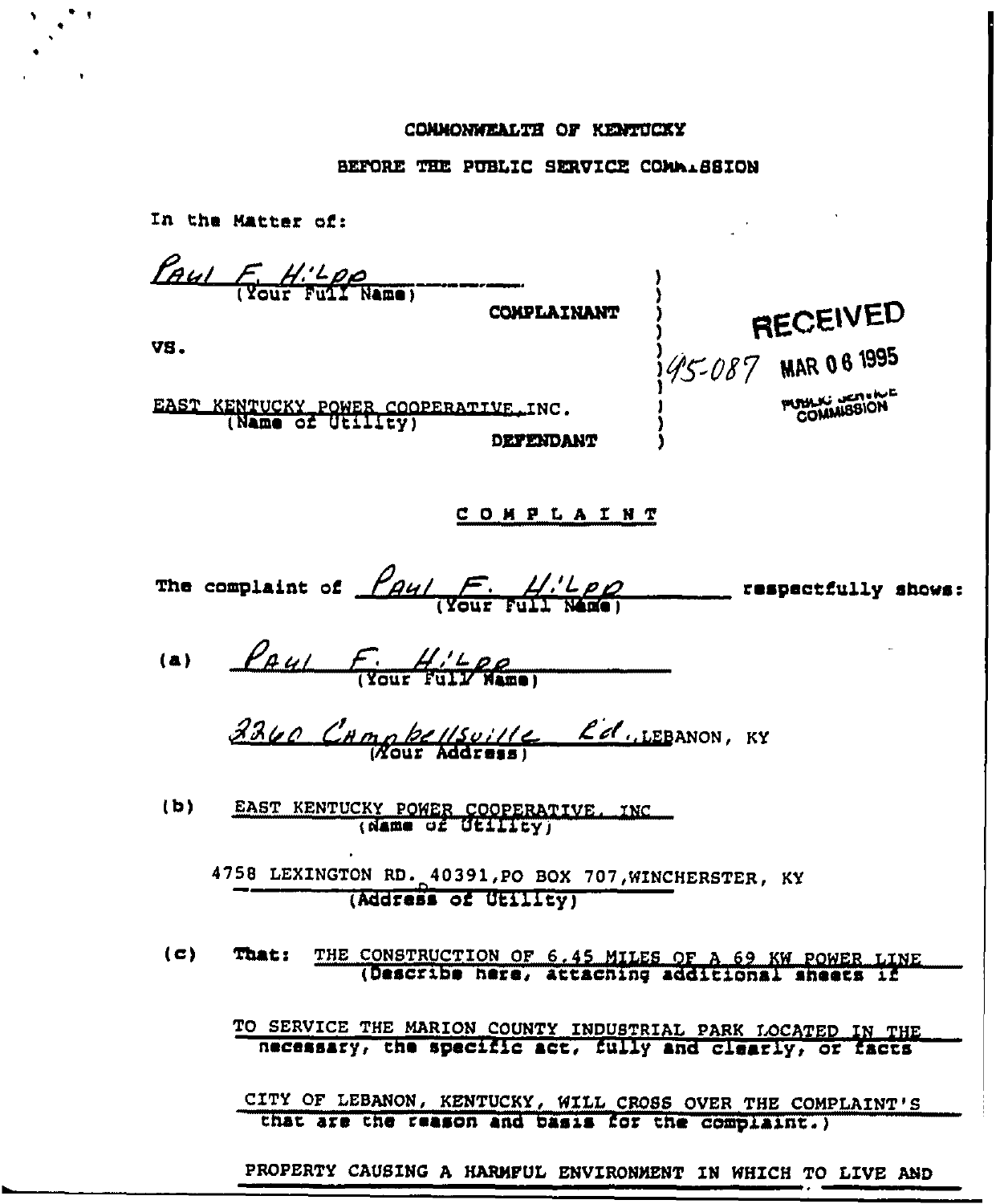Care #  $777$ 

Pormal Complaint

Aul F. H. Lep vs EAST KENTUCKY POWER COOPERATIVE, INC.

Page 2

 $\bullet$ 

 $\overline{1}$ 

RAISE A FAMILY, AND DECREASING THE VALUE OF ALL PROPERTY LOCATED NEAR THIS POWER LINE. IT IS BELIEVED THAT A SOURCE OF ELECTRICAL ENERGY OF THIS MAGNITUDE IS HARMFUL TO ALL ANIMAL LIFE, INCLUDING HUMANS. Wherefore, complainant asks THAT THE POWER LINE NOT BE (Spacifically state the

CONSTRUCTED IN THIS OR ANY RURAL AREA, THE RECC WAS ORIGINALLY relief desired.) ORGANIZED TO FACILITATE THE RESIDENTS OF A RURAL AREA NOT CITY RESIDENTS OR AN INDUSTRIAL PARK LOCATED IN A CITY WHERE ELECTRIC

POWER IS PROVIDED BY ANOTHER SOURCE. THE POWER COMPANY LOCATED IN THAT CITY SHOULD HAVE THE RESPONSIBILITY OF SERVICING AND PROVIDING ELECTRICAL POWER TO THAT AREA.

Dated at  $\frac{\lambda_{CGA, \sigma\lambda}}{(\text{Your City})}$  $\frac{1}{\sqrt{2}}$ , Kentucky, this  $\frac{2}{\sqrt{2}}$  day

of  $\frac{M^{\beta}RCH}{(M^{\beta}R)H}$ , 1975.

MINI

Wame and andreas of arrothey, if any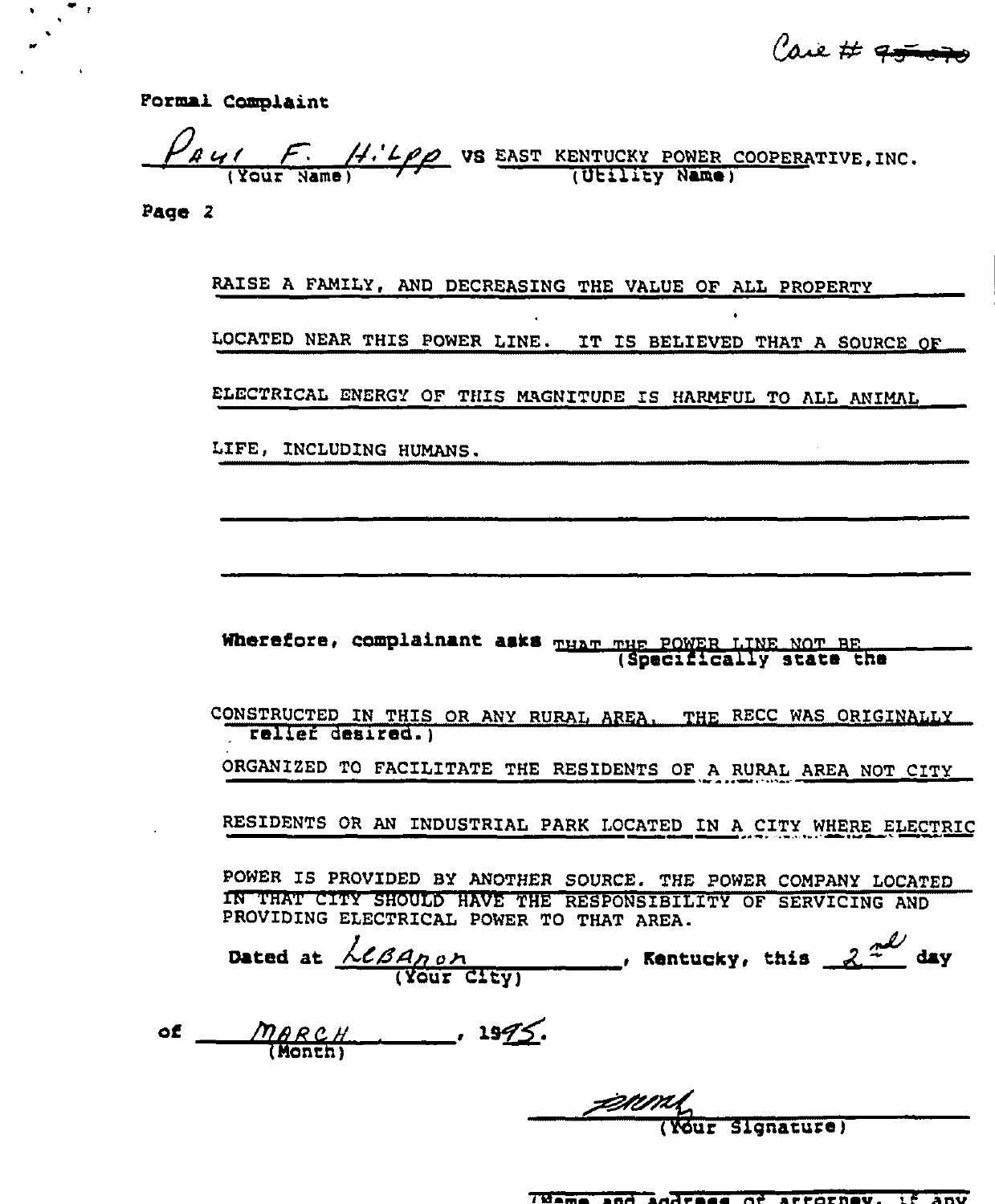# CONNONWEALTH OF KENTUCKY

BEFORE THE PUBLIC OFRVICE COMMISSION

In the Matter of: ROBERT P. BRADY **COMPLAINANT** VB.  $45 - 087$ EAST KY POWER COORERATEVE, INC. DEPENDANT COMPLAINT

The complaint of ROBERT A BRADY **Eespectfully shows** ROBERT PUBRADY  $(4)$ 2515 ST, JOSEPH ND PSAYWICK, KY 40060 CAST KY POWER COORE RATIVE, INC.  $(b)$ La Rox Mr WITHHESTER XY 40392-0707 INSPERT P. BRANY OPPOSE HAVING  $(c)$  $ELEOTRIC, A/$   $INES$   $ANN$  POST PLACED <u>ON MY PROPERTY AT CAMPBELLSVILLE</u> HIGWAY, OUE TO THE FROT THAT

**MAR 0 2 1995** 

**PUBLIC SERVICE**<br>COMMISSION

RECENTER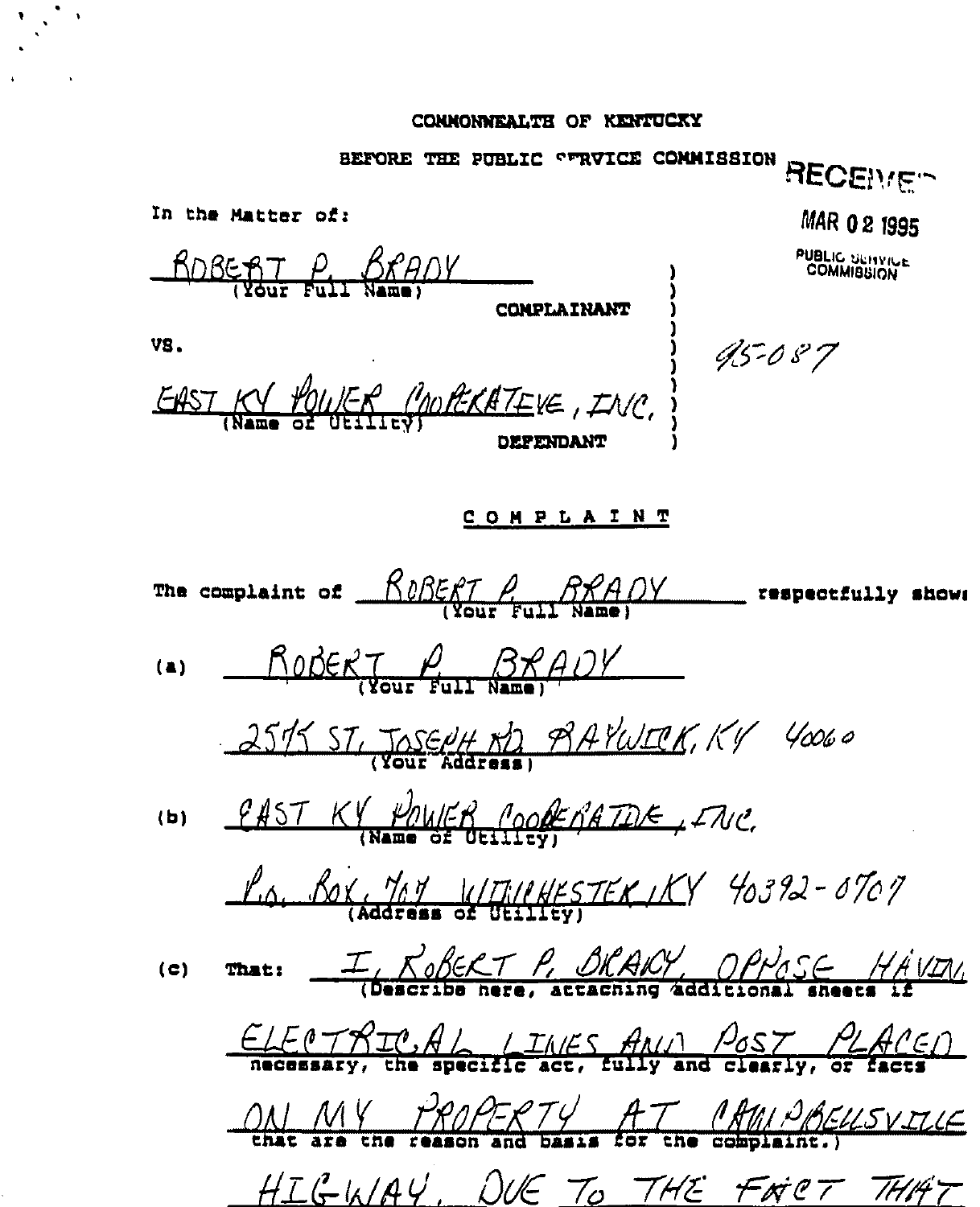Pormal Complaint

<u>ROBERT A BRADY</u> VS EAST KY POWER COOPERATOR, INC.

Page 2

I PLAN TO BUILD A HOME ON  $\overline{\phantom{a}}$ THIS PRIPERTY IN THE NEAR FUTURE, THESE ELECTRICAL POST AND LIWES WOULD BE A HINDERANCE TO THESE PLANS. Wherefore, complainant asks  $\frac{7 \# \pi}{4}$ ,  $\frac{N}{2}$ ,  $\frac{Q}{2}$ ,  $\frac{S}{2}$ MADE BY EAST KY POWER COOPERATIVE INC. To PLACE HOWER LINES ANNI HST ON MY PROPERTY BE <u>DISMISSEN</u> Dated at  $\underline{H} \underline{\partial} \underline{A} \underline{\partial} \underline{\underline{A}} \underline{\underline{B}}$ , Rentucky, this  $\underline{A} \underline{B}$  day 02 FEDRUARY 1995 X Balat P. Myach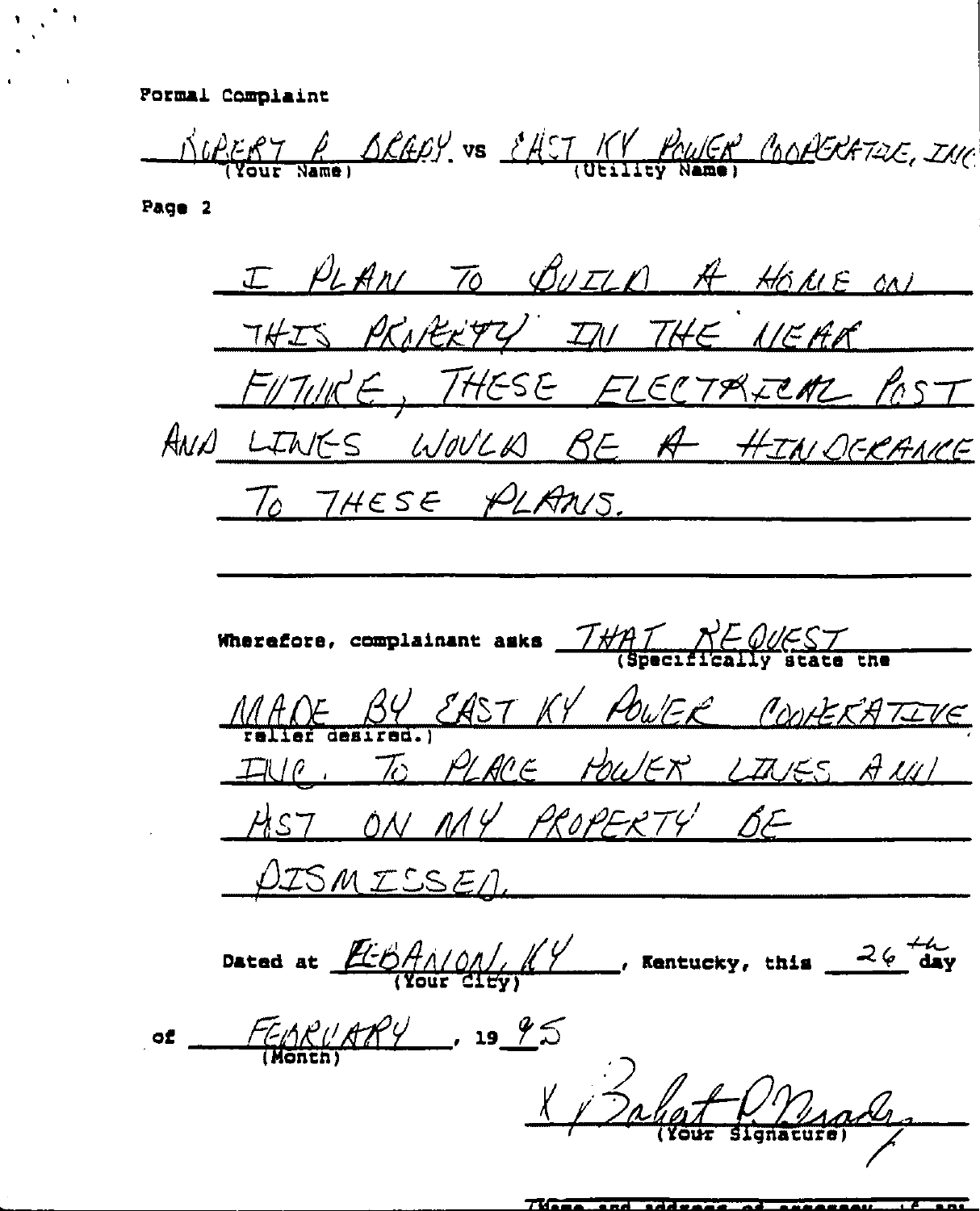

# Construction, Inc.<del> RECEIV</del>

**HILPP** 

 $\ddot{\phantom{0}}$ 

 $\sim$   $\sim$ 

~+~@' I,".,TOLOPIIOXO IOOOI OOO O1OO <sup>w</sup> <sup>~</sup> O. OOX <sup>1</sup><sup>~</sup> <sup>1</sup> OTO MOTTO Oll.

LEBANON, KENTUCKY 40033

FEB 28 1995

PUBLIC SERVICE

FEBRUARY 24, 1995

DON MILLS EXECUTIVE DIRECTOR PUBLIC SERVICE COMMISSION P. 0. BOK <sup>615</sup> FRANKFORT, KENTUCKY 40602

95-087

RE: CASE # 05-07

DBAR MR. MILLS:

BY WAY OF THIS LETTER <sup>I</sup> AM NOTIFYING YOU THAT <sup>I</sup> WOULD LIKE TO BBCOMB AN INTERVENOR IN THE ABOVE MENTIONBD CASE.

PLEASE CONTACT ME AT THB ABOVE ADDRESS OR TELEPHONE NUMBER IF MORE INFORMATION IS NEEDED.

SINCERELY,

 $\mathscr{L}\!\mathscr{U}\!\mathscr{D}$  that

PAUL F. HILPP

**VWP**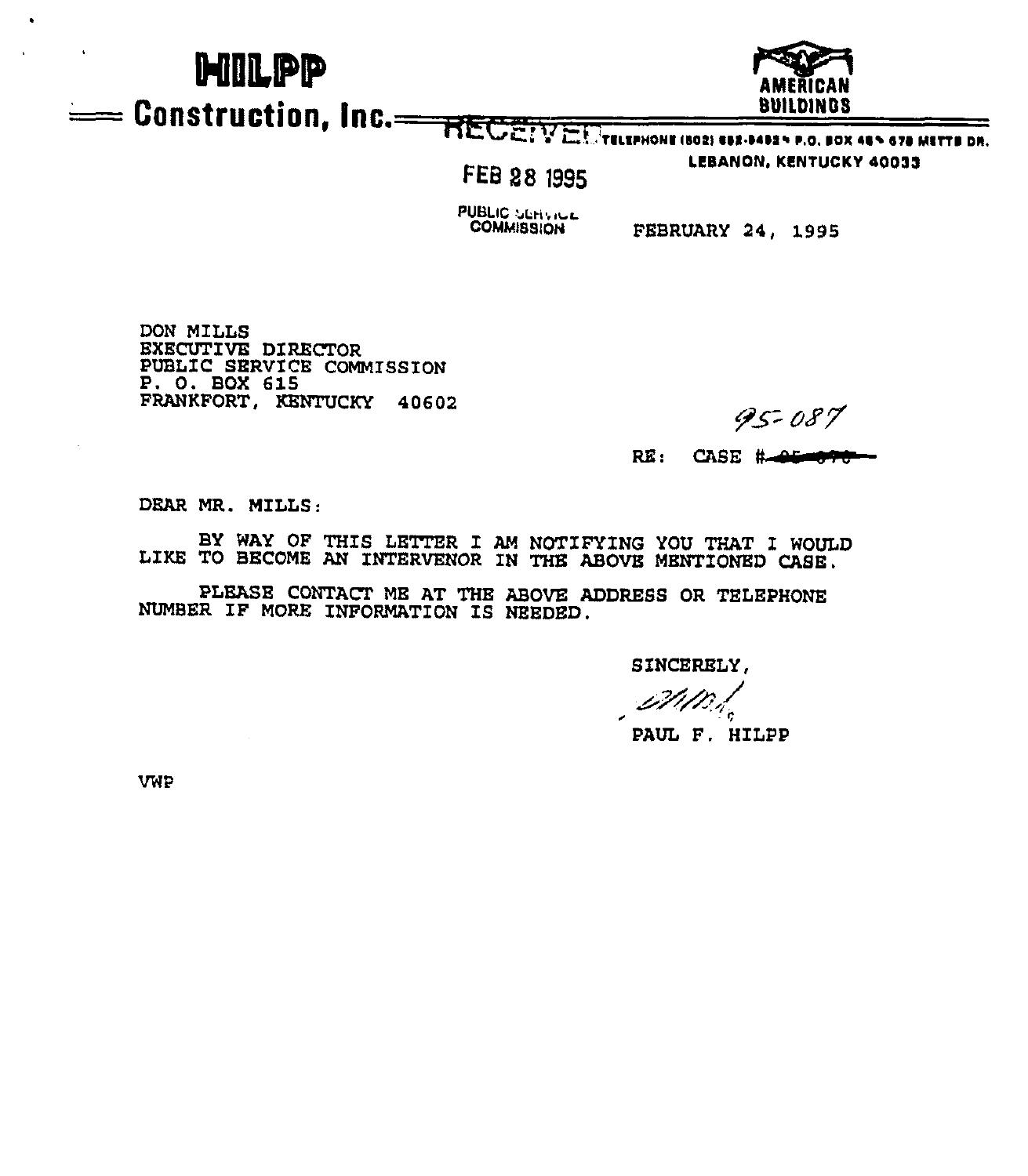

 $\bullet$ 

 $\blacksquare$ 

 $\rightarrow$ 



TELEPHONE (502) 692-9492 . P.O. BOX 48 . 676 METTS OR. LEBANON, KENTUCKY 40033

**RECENTING** 

MAR OF 1995

PUBL. **COM** 

DON MILLS **EXECUTIVE DIRECTOR** PUBLIC SERVICE COMMISSION P. O. BOX 615 FRANKFORT, KENTUCKY 40602

 $95 - 087$ 

 $R$ **E**: CASE  $\sharp$   $\Box$   $\Box$ 

**FEBRUARY 24, 1995** 

DEAR MR. MILLS:

BY WAY OF THIS LETTER I AM NOTIFYING YOU THAT I WOULD LIKE TO BECOME AN INTERVENOR IN THE ABOVE MENTIONED CASE.

PLEASE CONTACT ME AT THE ABOVE ADDRESS OR TELEPHONE NUMBER IF MORE INFORMATION IS NEEDED.

**SINCERELY** 

PAUL F. HILPP

**VWP**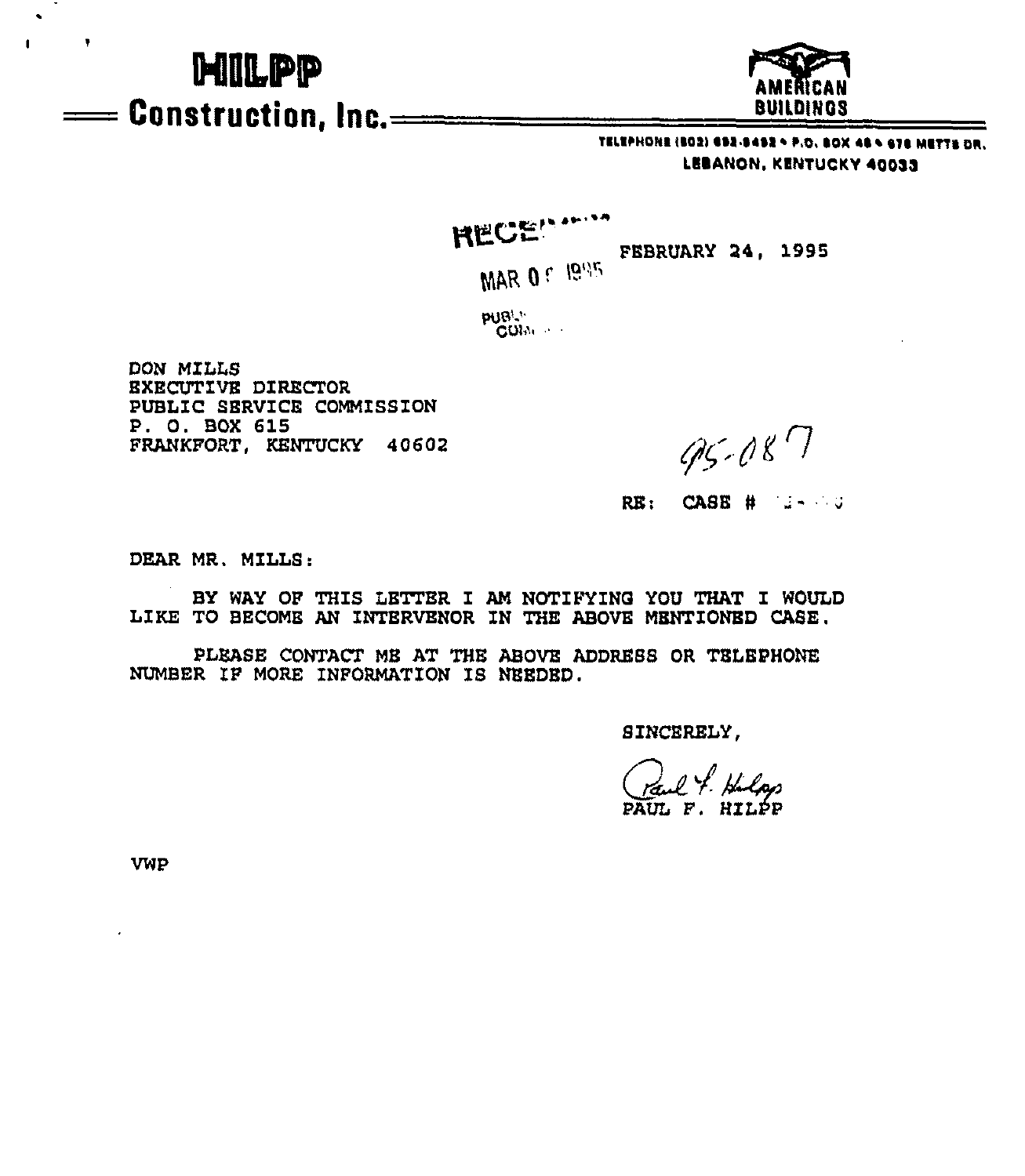WILLIAM P. THOMPSON 2550 Campbellsville Highway Lebanon. KY 40033  $(502)$  692-3013

RECEIVER

MAR 0 1 1995

PUBLIC SEHVICE **COMMISSION** 

February 27, 1995

 $45 - 087$ 

Don Milla. Executive Director Public Service Commission 730 Schenkel Lane Post Office Box 615 Frankfort. KY 40602

Dear Mr. Mills:

This letter is concerning the proposed construction of a 69,000 volt transmission line that will cross 6.45 miles in north central Marion County. According to East Kentucky Power Co-Operative, Inc. this line is being constructed to serve the Lebanon Industrial Park.

I hereby request that the Public Service Commission conduct a hearing regarding this matter. Further, I would like for the PSC to investigate the "misinformation" being supplied by East Kentucky Fower to the general public concerning the insdequate supply of electricity available to the Lebanon Industrial Park via Kentucky Utilities which has a major line only one-half mile from this territory.

I would also ask the commission to consider modifying the service territory (Lebanon Industrial Park) so that the boundary line of the two power suppliers is outside of the industrial park. This decision would serve to avoid duplication and conserve resources and materials since Kentucky Utilities Company is already established to service such an area with adequate electricity.

I appeal to the commission to conduct a hearing on this matter as soon as possible.

Sincerely William P.

WPT: alb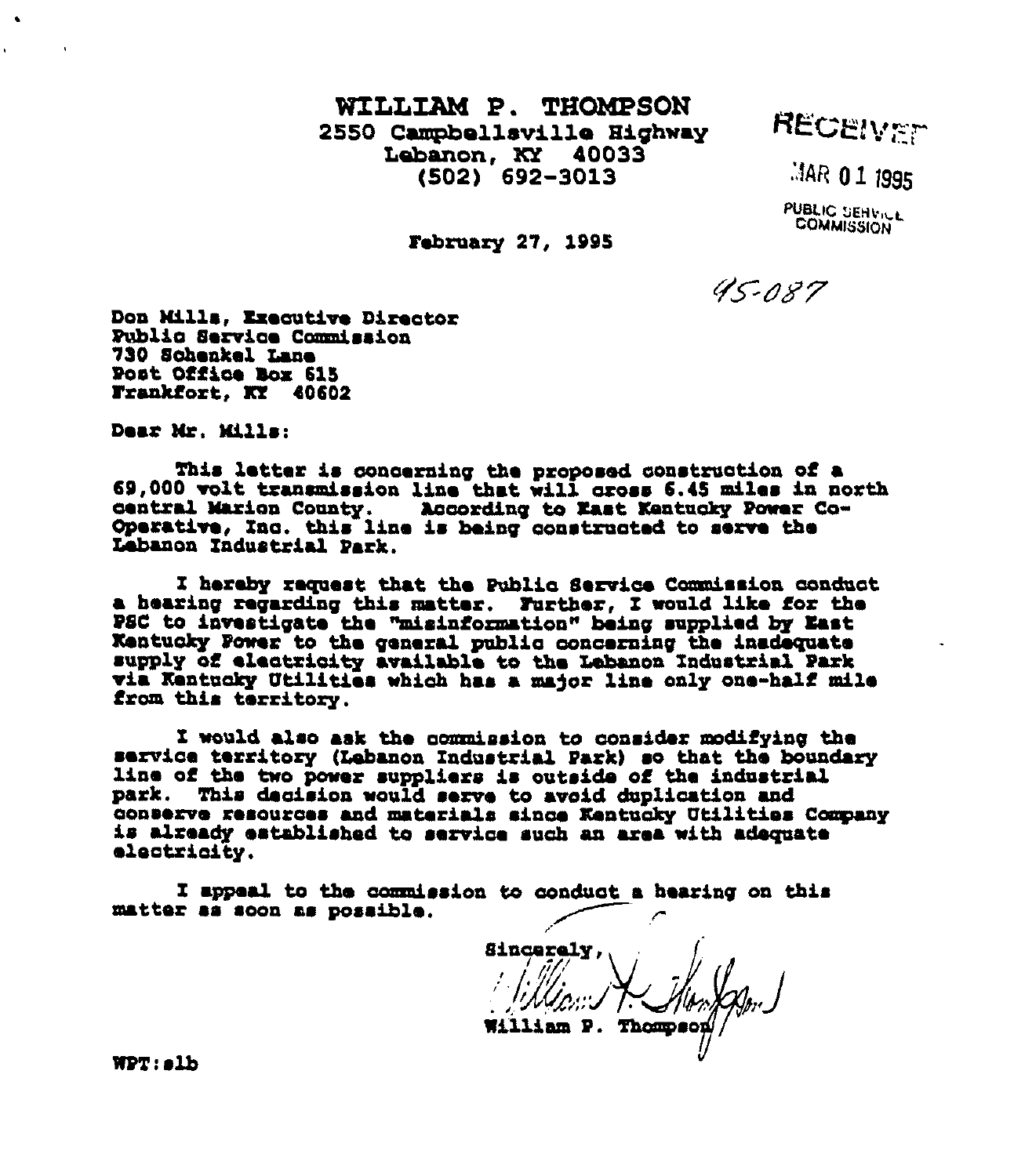# COMMONWEALTH OF KENTUCKY

# BEFORE THE PUBLIC SERVICE COMMISSION

**RECEIVER** In the Matter of: FEB 27 1995  $B_{\mathcal{R}$ IAN **PUBLIC SERVICE**<br>COMMISSION CONPLAINANT VS. 95-087  $f_{\text{euffey}}$  $E_{\text{as}}$   $K_{\text{as}}^{\vee}$ **DEFENDANT** COMPLAINT  $R_{RPA}$  $ATTIVGLY$ The complaint of respectfully shows:  $(a)$ TWGL v<br>Name 1 EBANON KY 40033 480 EAS ENTUC  $F$  $(b)$ (Address of UEIlley)  $(c)$ **That:** ttaching many nu  $MAD$ **AAA ACER** cap Can Aunous  $MO$ 1453 Eĥ  $c<sub>cm</sub>$ the Continued on Next Page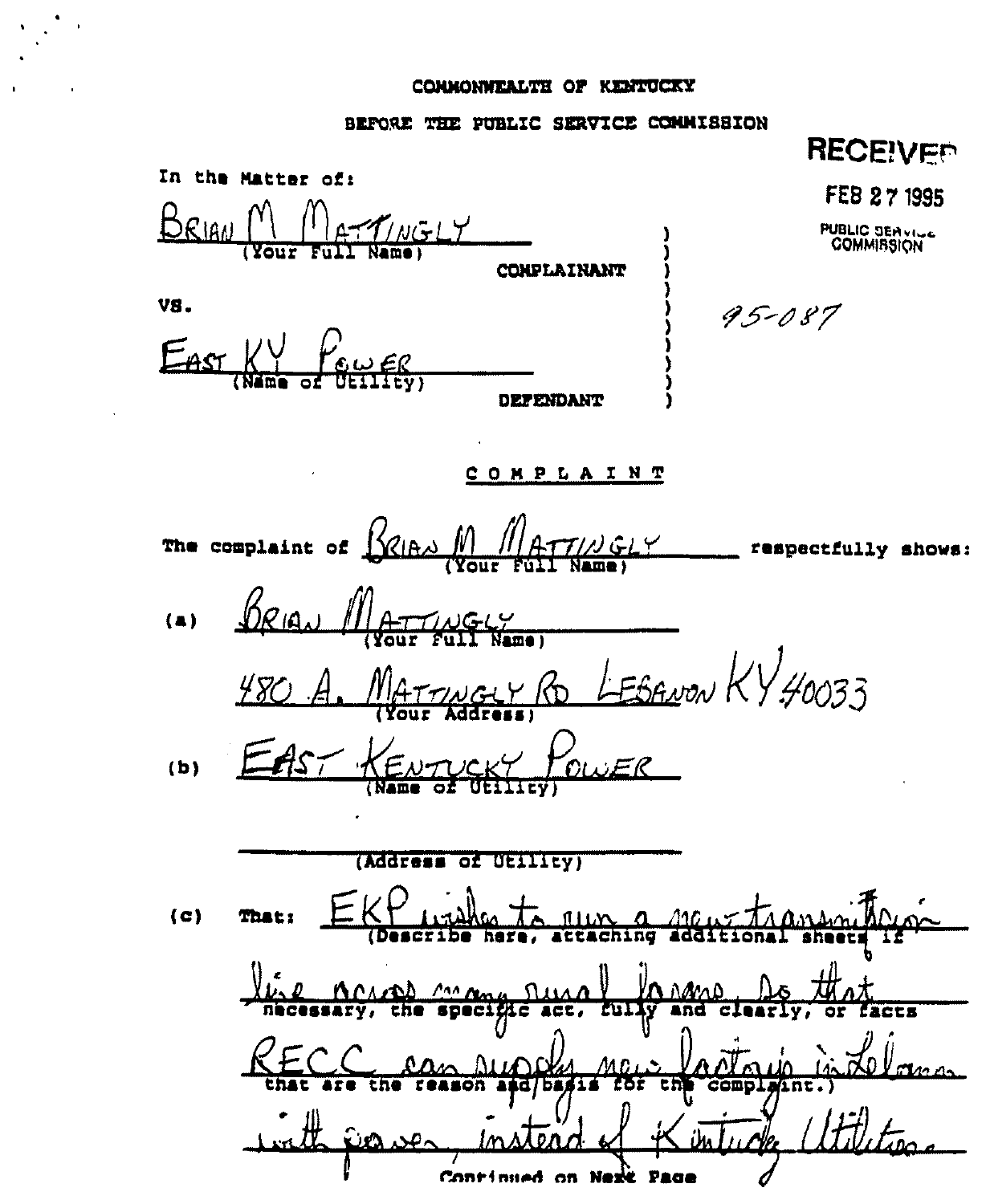Formal Complaint

VS EAST KY MCWER NGIL

Page 2

MACTR へんき Smcp KEC Wherefore, complainant asks  $\eta$  $101.32$  $10ml$  $\overline{\Lambda}$ /1  $AD$  $\pi$  $\frac{1}{2}$ argnissi ∧\ปีภ Dated at Rentucky, this  $154$ day (Tanza)  $, 19\frac{95}{5}.$  $\circ$ f  $\overline{\phantom{a}}$ lonth)  $\overline{\mathbf{e}}$  )

(Name and address of attorney, if any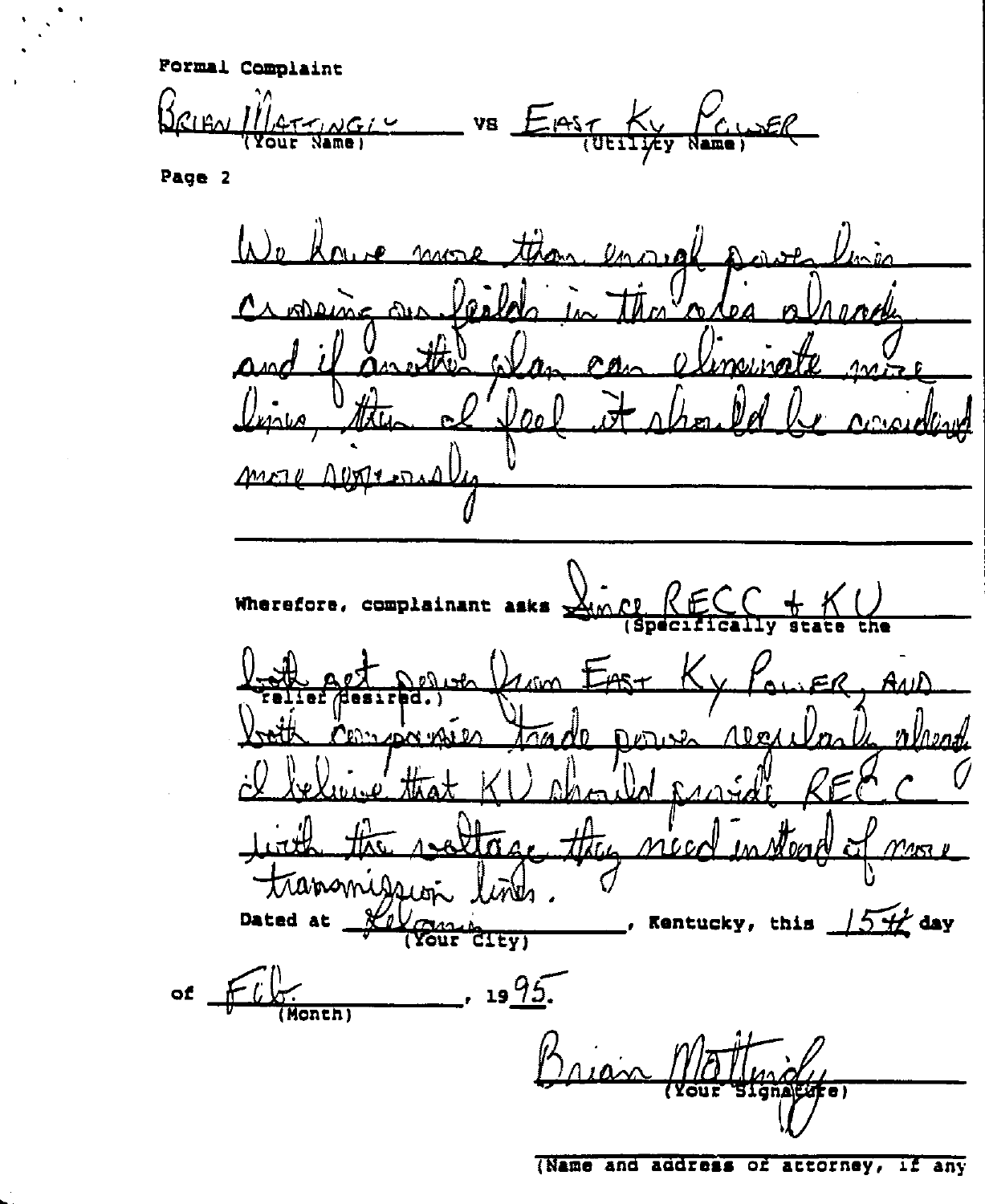# CONNONWEALTH OF KENTUCKY

# BEFORE THE PUBLIC SERVICE CONNISSION

In the Matter of: M Angela , Pottingly RECE"... Kichard L Mottingly FEB 24 1995 COMPLAINANT **PUBLIC SERVICE** VS.  $95 - 087$ East Kentucky Pwer Conventure Inc. DEFENDANT <u>COMPLAINT</u> or Lichards Angels Matting The complaint respectfully shows: MHngels Mattingly<br>Richard L. Mottingly  $\left( \bullet \right)$ 6320 Luretto Rd <u>Lebuurn Kw um 33-9165</u> East Kentucky Commetive Inc<br>4758 Lenneton Ref (BELLLEY)<br>POBOS 707  $(b)$ Usuchestor K, 40393-0707 Ula claim that the East Keutucky Duri Copperative The  $(c)$ is bushing a k. 45mi high votes Chuse (ne 31 4 select number of weble in Merion County Ky. for there own Personnel gain. From information gathered we feel there is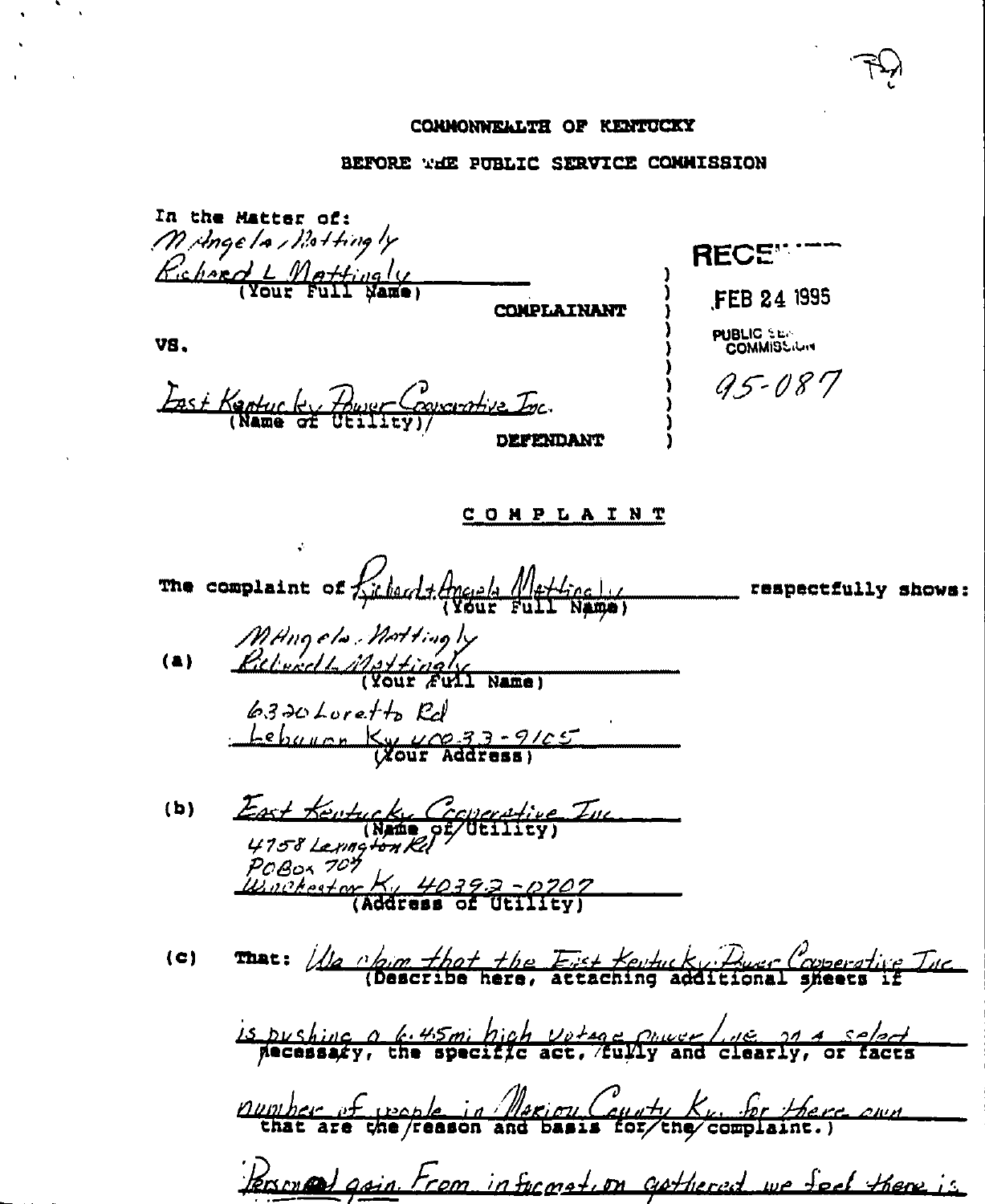Pormal Complaint Sipport L. Nattingle 3et tentucky Raper othe Inc. *Sela (Kali)*<br>(Your Name)

Page 2

a sufficient power source of the Industrial Park (K. Utlies Company)Because of this fact we belive that if they are allow  $-$ to run this line they are jeepardizing the lives and bealth of these prople unnecreasedy along with the fact that if we Affect the value of there hove and land RECC customers \* See information Items 2 bills are higher then KU. Wherefore, complainant asks  $\frac{f_{\text{net}}}{f_{\text{theta}}}$   $\frac{f_{\text{net}}}{f_{\text{theta}}}$   $\frac{f_{\text{theta}}}{f_{\text{theta}}}$  the Coperative Inc. and Kentuck, Utilities Company and down of the tabe 400 11 - 2010 1 f need be not come to an agree me + These Componies were founded to previde power to each and every citizen. the IIS, not to see who could make the biogest profit. Plasse.<br>Stop this misuse of laws. Dated at  $\angle \text{Chaurin}_{100r \text{ Ctey}}$ , Rentucky, this  $f(x) = \frac{1}{2}$  day of  $\frac{\sqrt{c}}{\sqrt{m}}$  (Honth)  $\frac{c_1r\sqrt{m}}{m}$ , 19 $\frac{c_1r\sqrt{m}}{m}$ <u>Michael</u>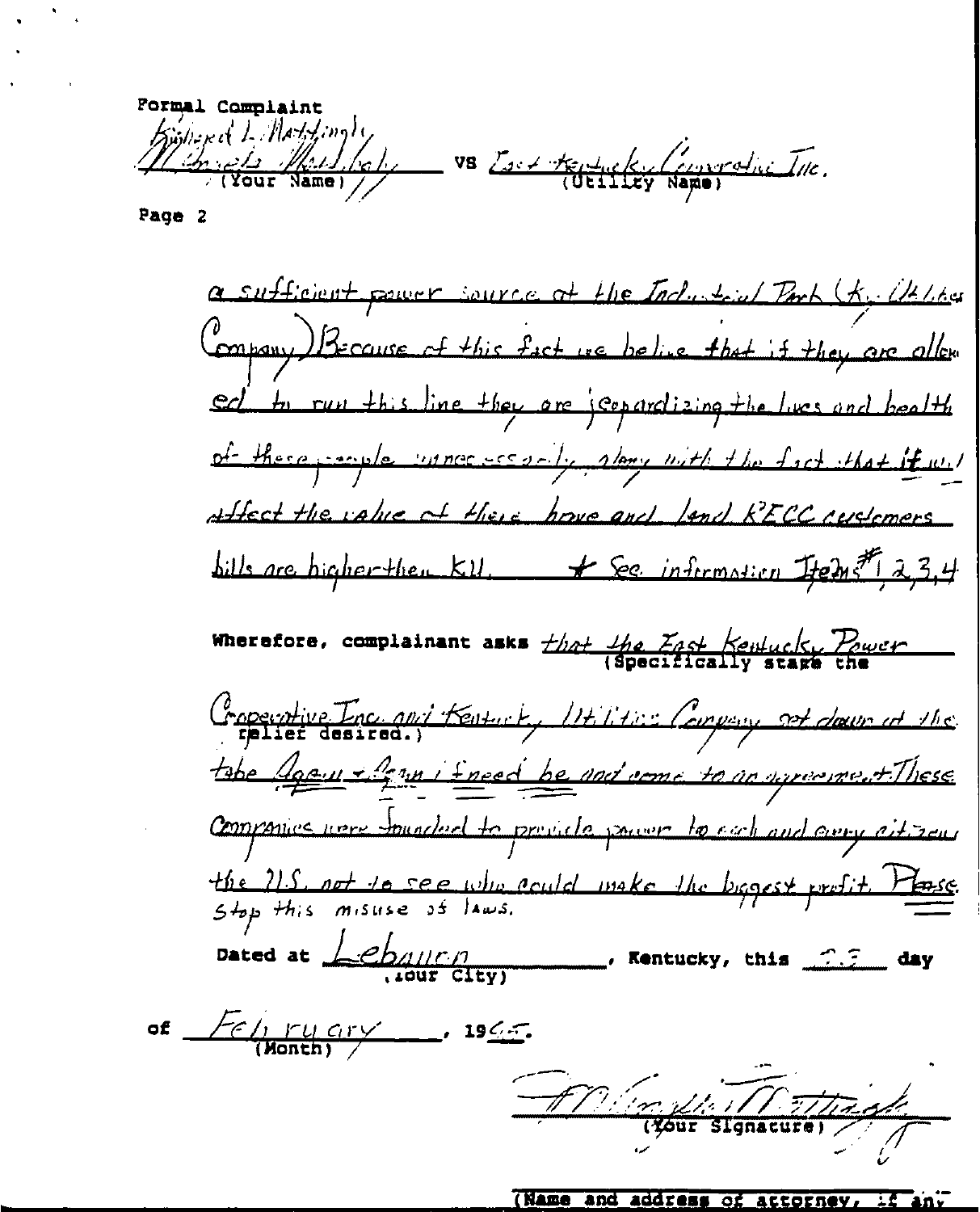



January 23, 1995

# EAST KENTUCKY POWER COOPERAT WE B: 24-1995

4758 Lexington Road (40391)<br>P.O. Box 707 P.O. Bax ra) PUul.n Wineherter, KentaeLV 41)\8i.t))0 . OOMMlabn <sup>V</sup> Tel, (606) 744-4812 Fax.tbabl 344.8008

 $95 - 087$ 

Richard & Angela Mattingly 6320 Loretto Rd. Lebanon, Kentucky 40033

Dear Mr. & Mrs. Mattingly;

East Kentucky Power Cooperative, Inc., (EKPC) will soon construct a 6.45 mile electric transmission line in north central Marion County. You have'property within a one-halE mile wide corridor being studied for the location ofthis facility. The final route, which has not yet been selected, will be on a 100 foot wide easement within this corridor and your property may or may not be affected.

EKPC would like to consider your comments and concerns as we develop this final route. You are invited to an "Open House" meeting at St. Augustine Church's Parish Hall during the hours of  $5:00$  p.m. to  $8:00$  p.m. on Tuesday, **February 7, 1995**, so that we can hear from you and exchange information. We will be serving refreshments and there will not be any speeches. Instead you will be able to talk one-to-one with people at EKPC who are involved in the project,

Enclosed are some materials about EKPC, our "Open House" format, and this specific project. You may want to read over these items prior to our visit.

Please make arrangements to drop by and talk with us. We look forward to meeting you,

Sincerely,

 $P\dot{a}$ t $=$ a /ykr

Spencer Pittman, Senior R/W Agent Engineering Support Depanment

SP:jkr

Enclosures

(MARIONCO.doc)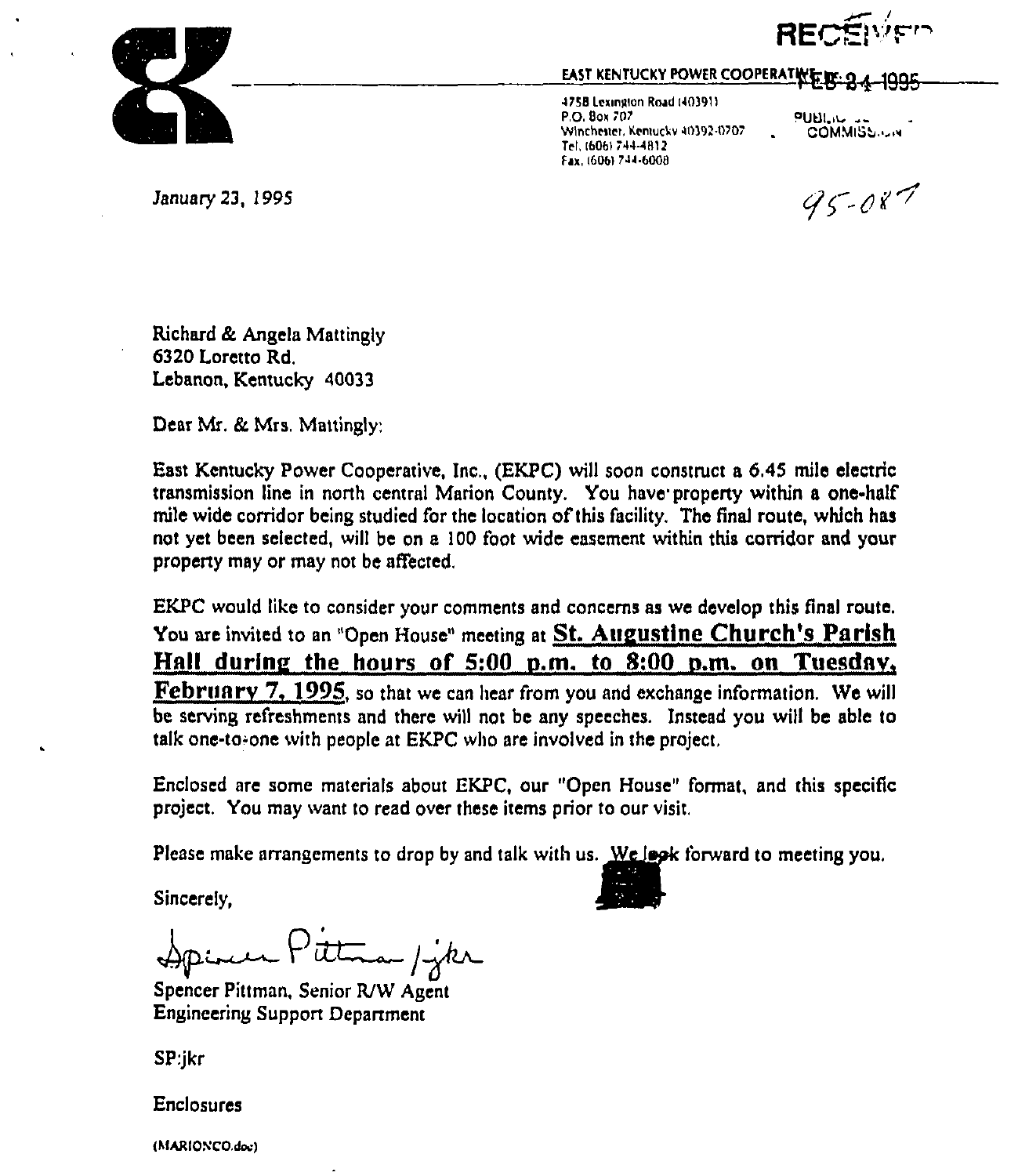# OPEN HOUSE FORMAT.

The following information stations will be available at the Open House,

Engineering

Right-of-Way Acquisition

**Construction** 

Electromagnetic Fields

Environmental

People at East Kentucky Power who work in each of these areas and are directly involved with the Marion County Industrial Park Tap project, will be there to discuss the project with you, There will be several maps around the room which show the study corridor and individual property boundaries that were obtained from county records. It is very important for you to identify your particular property and to tell us about information or preferences you have concerning this project and your land. A questionnaire will also be available to record your comments.

SP:jkr

(MARIONco.ooc)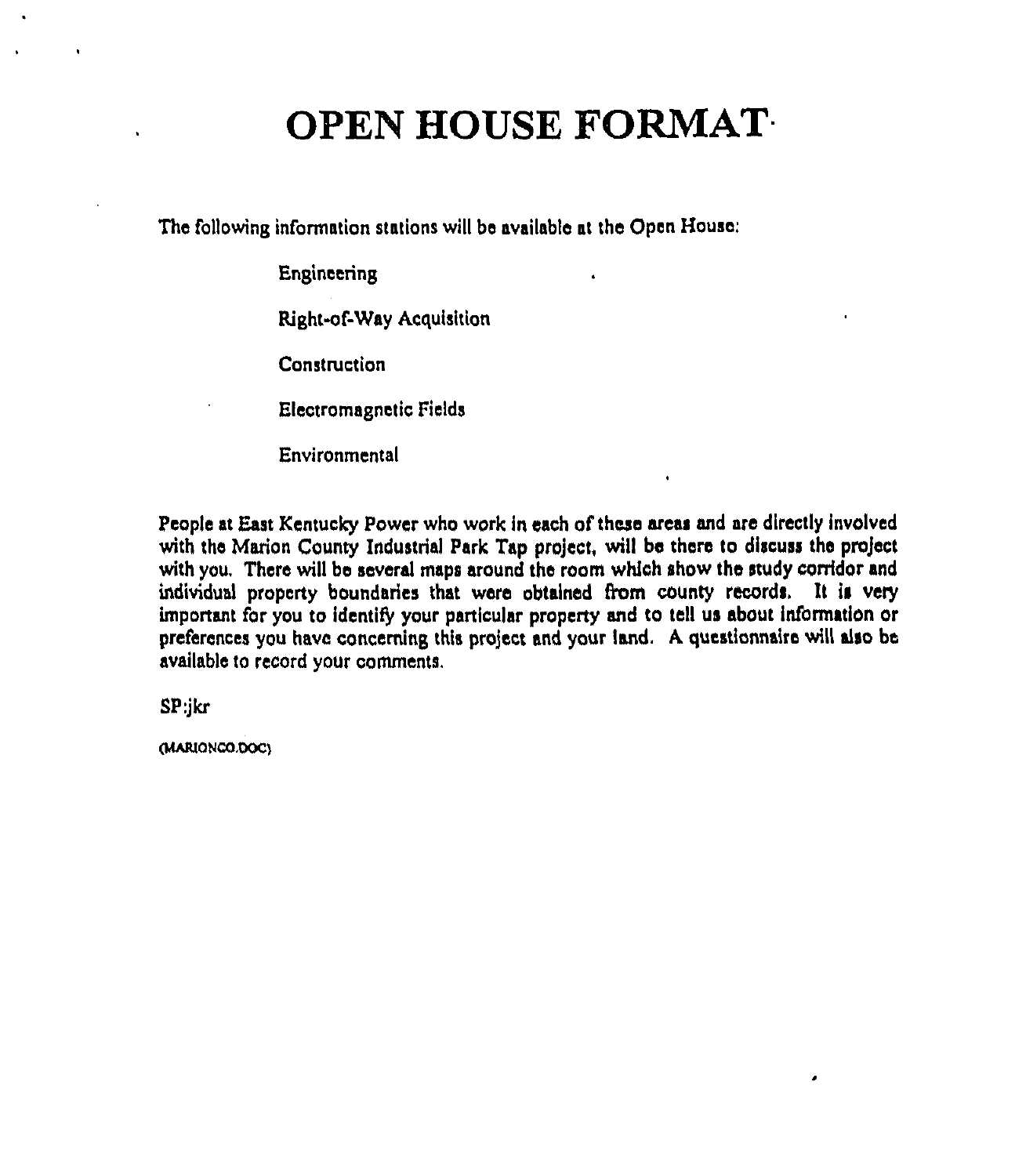Members of EKPC's Engineering and Right-of-Way Procurement staff arc following the procedure described below in developing the project corridor and obtaining right of way:

Two indcpcndcnt teams were established to select an appropriate tap point and develop route alternatives. When the two end points of the project were determined, a straight line was drawn between the two points on 7.5 minute topographic maps.

Each team then;

 $\mathbf{r}$ 

. Studied the maps and collected any data available on locally sensitiv areas e.g. Khown locations of endangered of hreatened species, airstrips heavily populated areas, commercial conters, or schools.

Established several "paper routes" to use ln field reconnaissance and wont to the field to view and develop route alternatives.

The two teams then brought their respective alternatives together for discussion and selcctcd a l/2 mile-wide corridor encompassing tho best altornativcs.

An open house is being held to collect input from tho property owners and residents of the area.

All information available, including the concerns of those attending thc open house, will be combined to develop the final proposed route to be surveyed.

Property owners within the corridor wiil bc notified by mail about the route selected for survey and Right-of-Way Agents will make visits to each owner affected to obtain survey permission.

Survey and design activity begin.

Final negotiations with property owners are concluded.

Right-of-way clearing and construction phases arc implcmcntcd.

After construction is completed, all affected property owners will be visited by EKPC personnel for follow-up.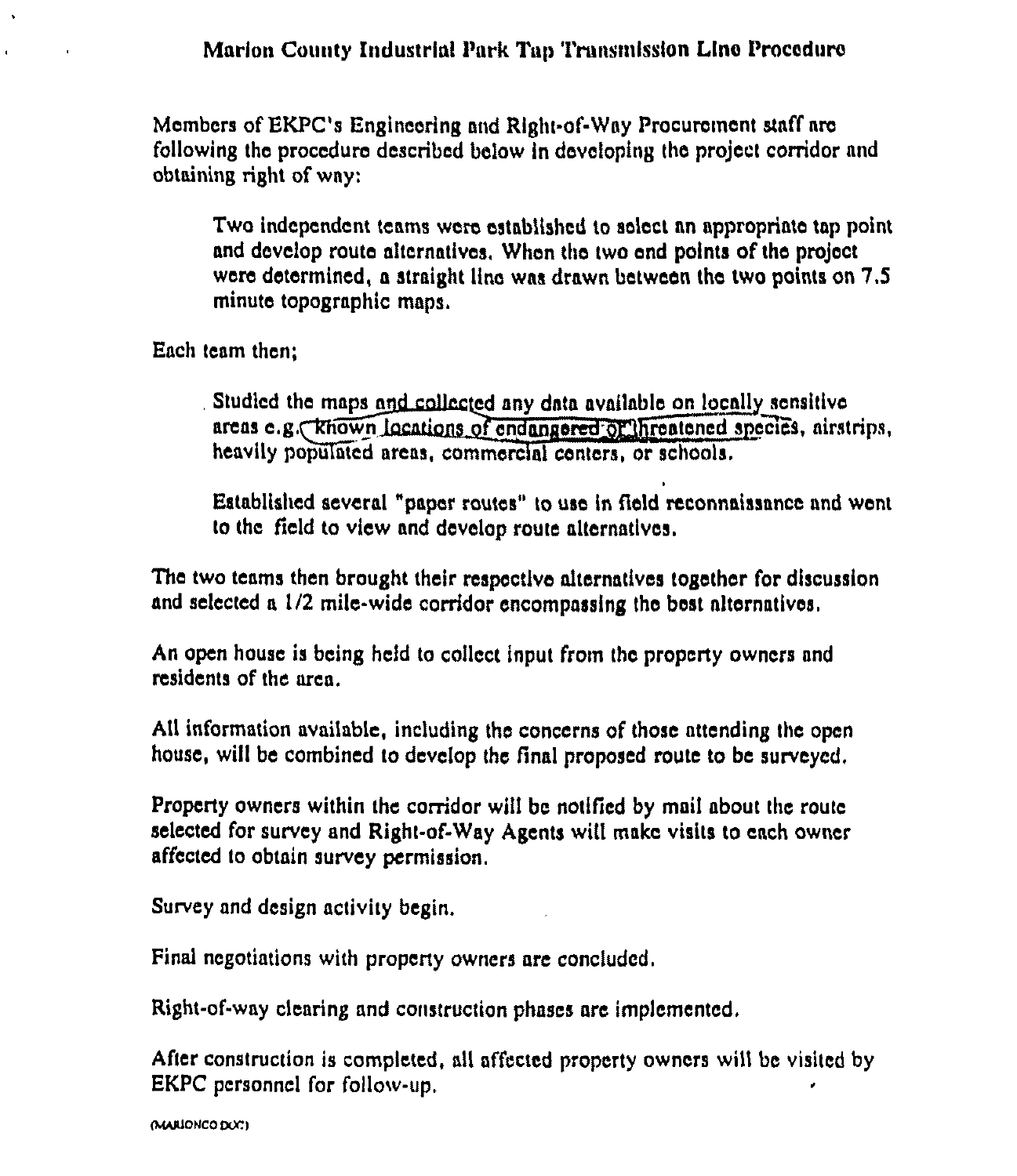# Fact Sheet for Marion County Industrial Park Tap (69 kV)

# Owner!

This project ls being undertaken by Bast Kentucky Power Cooperative, Inc., (EKPC), EKPC is a Generation and Transndsslon Cooperative formed in 1941 wldch today serves 1\$ member distribudon cooperatives, In turn, the locally based cooperatives distribute power to over 345,000 consumers in 89 counties across Central and Eastern Kentucky,

# Need for the Project:

Planning studies indicate that to provide reliable service to consumers, EKPC will need additional transmission support in that area by 1995 for peak conditions. This capacity will be obtained through the construction of a new distribution substation and associated 69,000 volt transmission tbed,

# Project Description:

A 69 kV Transmission Line will be constructed from the existing EKPC Loretto Substation to a new EKPC substation in the Lebanon Industrial Park. The line will consist of three current canying wires and two overhead groundwires. The wires will be typically supported by wood poles in a one-pole or two-pole structure configuration with a wooden crossarm. At locations where the line changes direction, there may be three poles and wire guys, The total length ofthe line is estimated at 6,45 miles,

# Project Schedules & Approvals:

All environmental clearances will be submitted to REA as required for the one-half mile wide corridor that is being studied tbr the transmission line portion of the Project, Right-of-Way clearing activities are eapected to begin the Summer of 1995 and construction of the project is to be accomplished by a contractor during the Fall of 1995.

OIARIONco,ooc)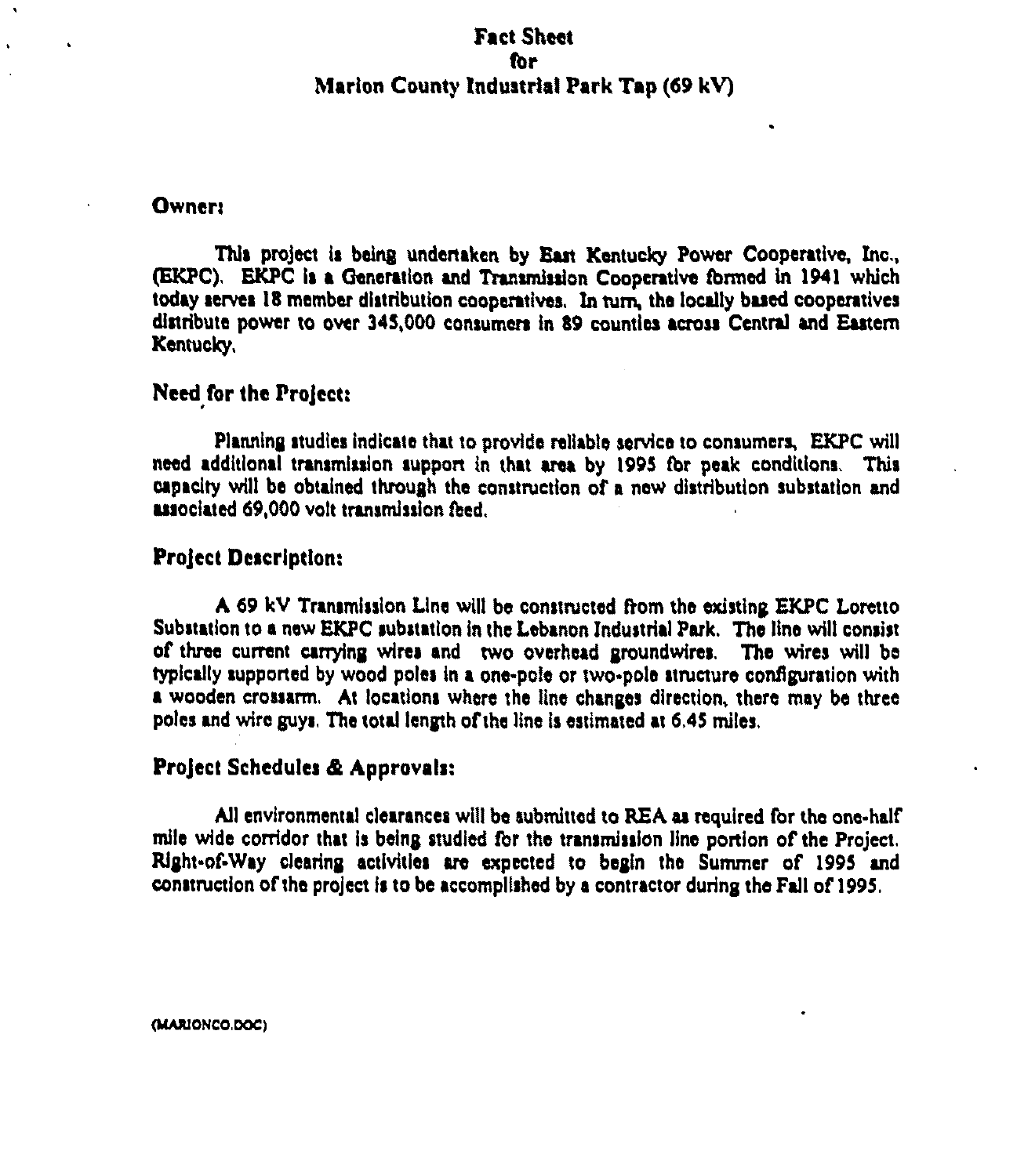# Characteristics of Transmission I.lne

 $\hat{\bullet}$ 

 $\epsilon$ 

| Length:                    | Approximately 6.45 miles.                                                                                                        |
|----------------------------|----------------------------------------------------------------------------------------------------------------------------------|
| Wires:                     | Three - 266.8 KCM 26/7 ACSR (0.6420 inches in diameter).<br>Two - 3/8" High Strength Steel 7 strand (0.360 inches in<br>diameter |
| Voltage:                   | 69,000 Volts                                                                                                                     |
| Structures:                | <b>Treated Wood Poles</b>                                                                                                        |
| Right <sub>40f</sub> -Way: | 100 Ft. wide cut to within 4" off the ground                                                                                     |
| Height:                    | Minimum wire height will be 24 feet above the ground                                                                             |
| Insulators:                | Porcelain and/or Polymer - gray in color - approximately 3 feet<br>in length                                                     |
| Guys:                      | 3/8" High Strength Steel 7 strand                                                                                                |
| Anchors:                   | Buried wooden logs (8' or 5' in length)<br>Oľ<br>"Screw" anchors twisted into the earth                                          |
| <b>Property Rights:</b>    | <b>Transmission Line Easements</b>                                                                                               |

(MAJUONCO DOC)

 $\begin{pmatrix} \mathbf{y}_1 & \mathbf{y}_1 \\ \mathbf{y}_1 & \mathbf{y}_2 \\ \mathbf{y}_2 & \mathbf{y}_3 \end{pmatrix}$ 

 $\langle \cdot, \cdot \rangle$ 

 $\hat{\mathcal{A}}$ 

 $\mathbf{A}$ 

 $-2-$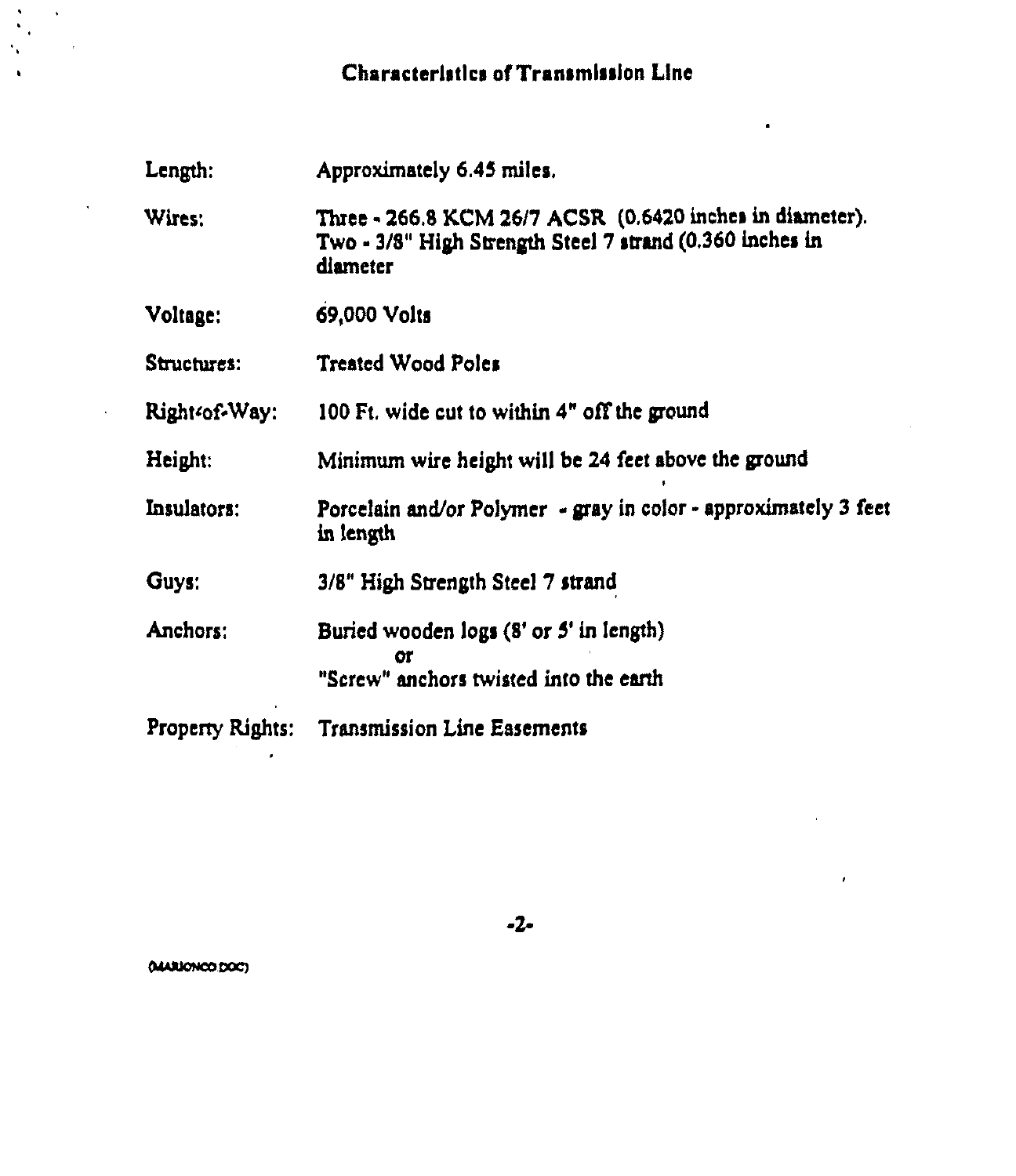$02/13/95$  $I+3m+2*3$ 

Marved to:

Mary, Jine Wanner<br>Inginering Support Nanoger<br>Est Kestucky Power Cooperstive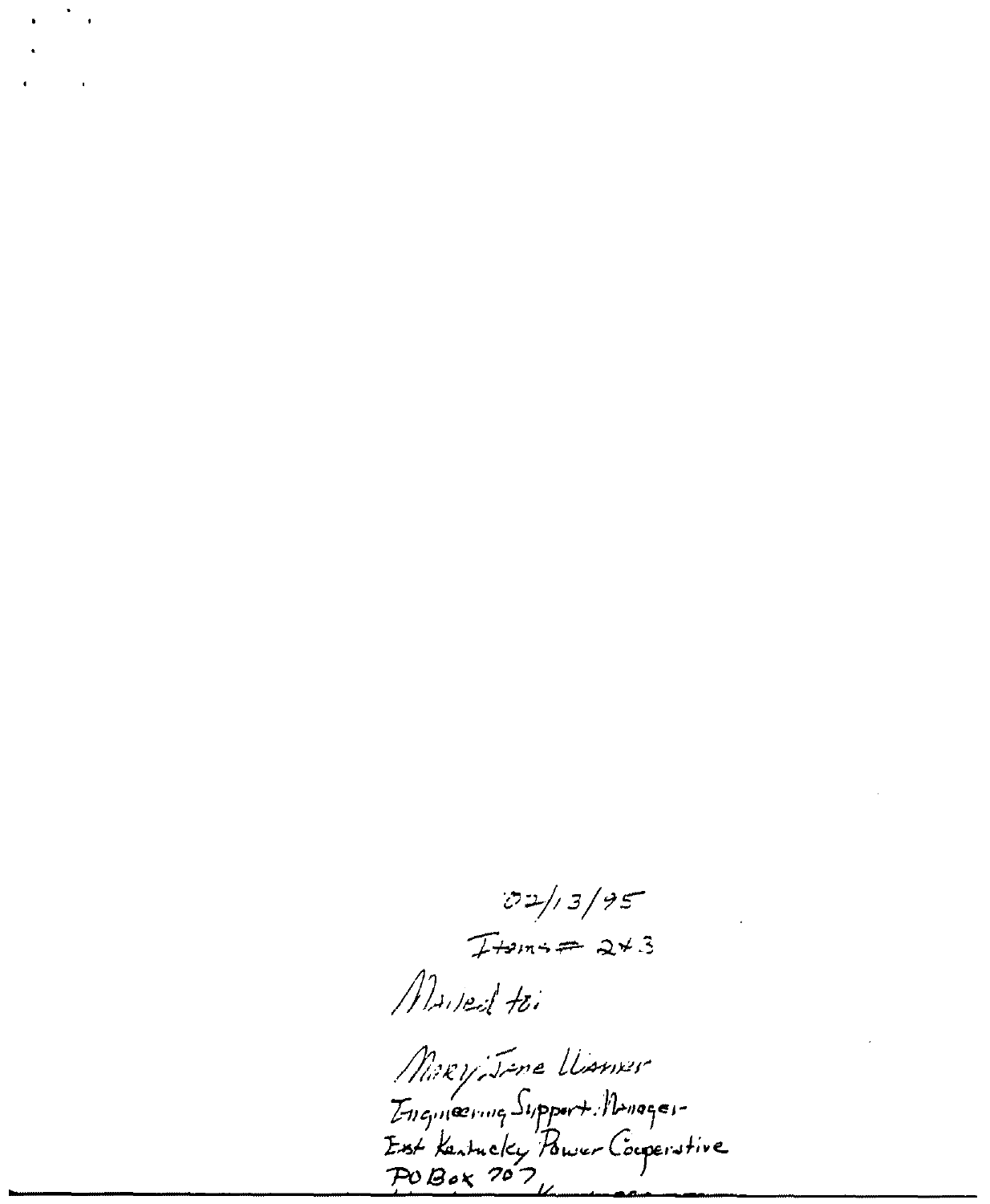# QUESTIONNAIRE RECE<sup>N</sup>



FOR **FEB 24 1995** 

PUBLIC PARTICIPATION IN

**PUBLIC**<br>COMMISSION

# MARION COUNTY INDUSTRIAL PARK 69 KV TAP

TRANSMISSION LINE SITING

You may leave this form at the registration table as you leave tonight or pick up a return envelope in which to mail us the form at a later time. Responses must be received by 5:00 p.m. Tuesday. February 14. 1995 to be considered.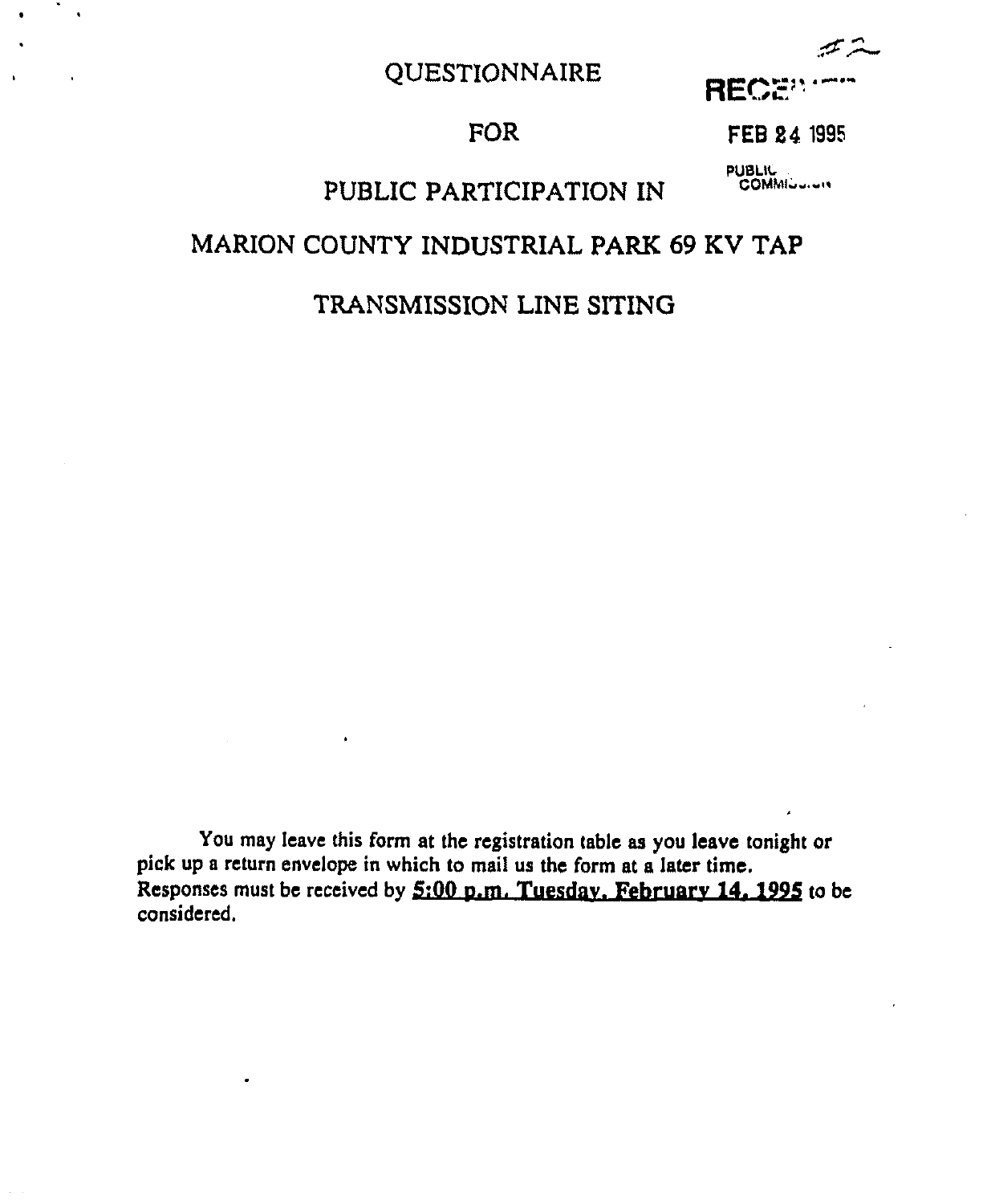Marion Co. Industrial Park Tap Siting Survey Page - I

This survey will allow us to get your opinions on specific issues regarding the siting of our transmission facility. Your response will assist our design group in understanding public concerns and allow them to incorporate those concerns in the final route selection. Thank you for your help.

1. The following information is optional but could be useful if follow-up is needed. (Names and addresses are considered conftdential and are for EKPC use only)

 $^{\prime}$ Name  $K$  is hard  $\sqrt{2n}$  (else la  $\sqrt{ln(1+i n a)}$  County. /  $\sqrt{1+2\ell}$ Address  $\sqrt{3.2}$   $\sqrt{2.2}$  $I \sim 400.33 - 9105$ Location of property  $\not\equiv$  1 cn, Napp,  $\sqrt{2\omega y/49}$  (circled in Real)  $\eta$ 

- 2. Which of the following applies to your situation?
	- $\sqrt{\text{Live within the corridor.}}$
	- $\overline{\phantom{a}}$  Work within the corridor.
	- Frequently travel the roads in the corridor.
	- Live in Marion County, but outside the corridor,
	- Other, please specify.

Will ber our home in on 4 sides with an even linger Power live ttr Ill <sup>I</sup> <sup>r</sup> I~ rrt... <sup>I</sup> vu <sup>b</sup> tu (g)ugvtl) t <sup>I</sup> Ssbsrel sv,>,' ,vcr <sup>I</sup>

3. Many criteria are involved in the siting of a transmission line. Please choose the four most important to you in regard to the siting of this transmission line. The most important item will be No. I, the least important No. 4.

Crossing Agricultural Land. Crossing Wooded or Porsst Land, Crossing Streams or Wetlands. Road Crossings, Proximity to Residences. Proximity to Barns or Sheds. Proximity to Commercial or tndustrial Areas. Proximity to Historic or Archaeological Sites. Visibility. Construction Cost. Other. please specify below. lr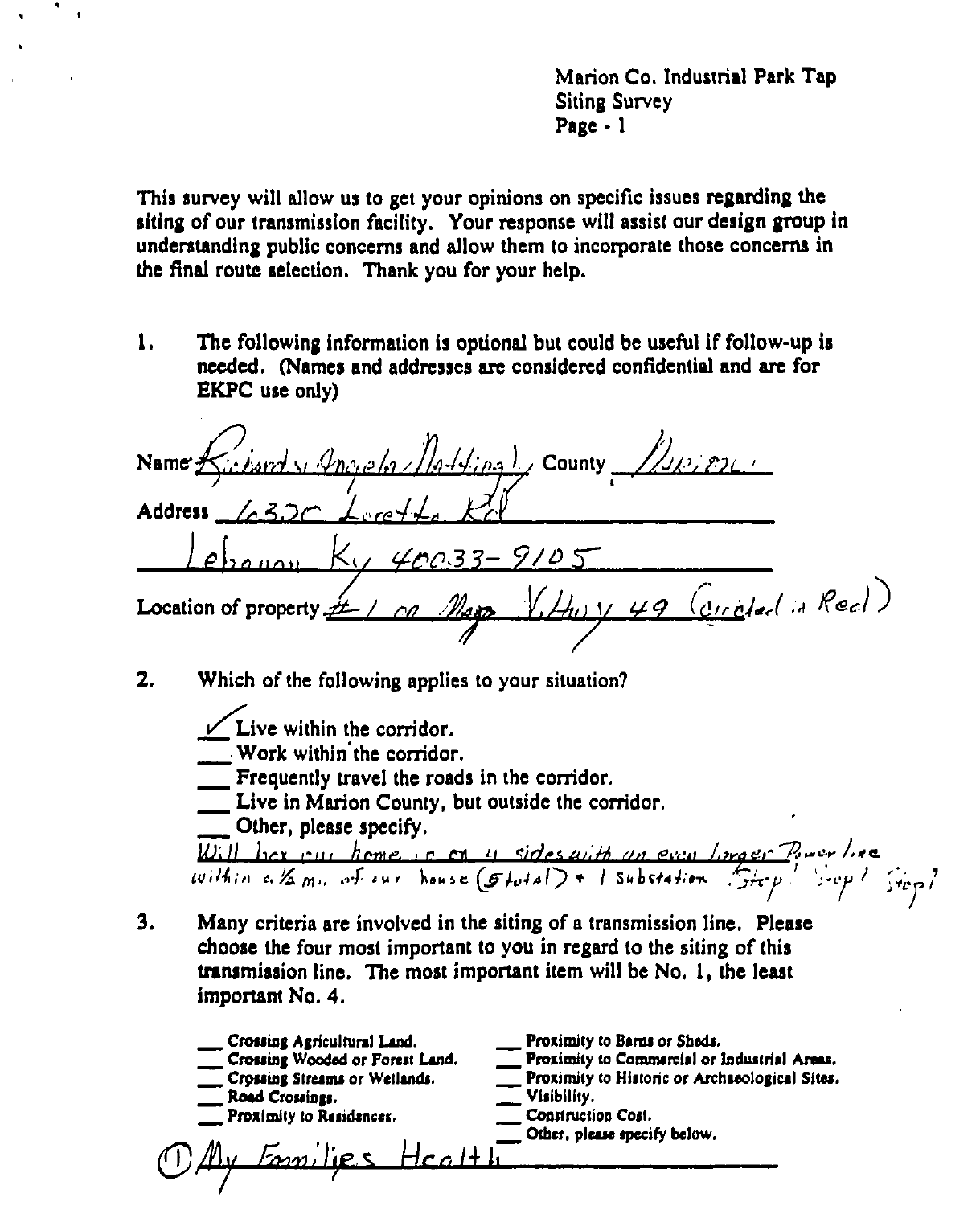Marion County Industrial Park Tap Siting Survey Page -2

# 4. <sup>A</sup>re you aware of any buildings or landmarks in the study area that may be architecturally or historically important? If so, please specify location,

la components of our house range from 100 to 150 years old.<br>Our farm has been in the Mattingly family for approximately 200 years: we are the 7th generation, At least four of those seven During the Bicentennial senerations have lived in this house. anniversary, our home was recognized.

5. You may be aware of unique or specific information regarding this corridor. Please describe any special items of interest or concern below such as scenic areas, recreation areas, or new homes. Please give the location o map.

It will devalue this land and could reduce the productivity of this farm,

6. <sup>p</sup>lease summarize what you feel are the most important qualities or resources of the area.

lf you have any additional comments, please list on back of this page,

# (MARIONCO.DOC)

.'o are opposed to thin lino being built. From the information we have gathered, the Kontucky Utility company and the East Montuoky Power Company sat down to negotiate and were unable to come to terms. To do not feel that a Power Company should be able to condomn our property to fit thoir finanoial purposes. So know that there is a law allowing alectric companies to condomn land for the advancement of community progress, but we feel that that company is misusing that this low in the set of the location where it is needed. To also fool that thoy do not have the wright to force me and my family to be exposed to the hoalth luxzardo and the loss of value to our home and land when there is no need for the power lines to bo brought out this far.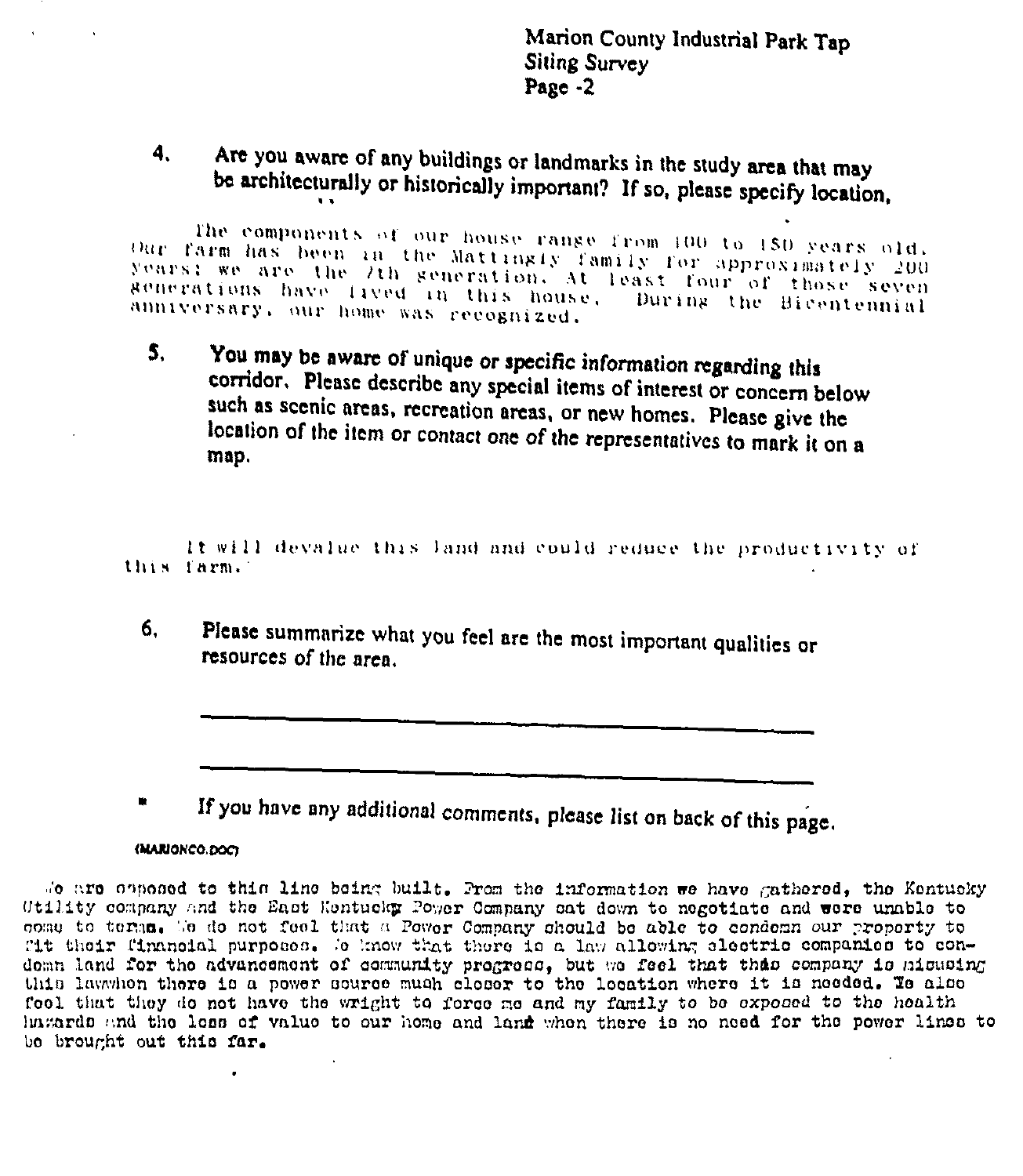**RECEIVER** 

FEB 24 1995

**PUBLIC SE COMMISSION** 

Penruary il. 1998

lo Whom This May Concern:

 $\sim 100$ 

The arrival of the first notice of your plans to construct a power line on our property has brought a lot of stress to our family. We were relieved when the first meeting was canceled. But. then when we received the second notice, we made some contacts, and were led to believe that if we just attended the meeting that it would make a difference. Needless to say we went home more upset then when we arrived. Now, we are dealing with sleepless nights. as well as a great deal of stress.

Our farm has been in the Mattingly family for approximately 200 years: we are the 7th generation. We had hoped it would remain in the Mattingly family for years to come. But because of the plans you have shown us, this could make this tradition come to an end. I would not want my children to live in the middle of this magnetic field, because with the addition of this new power line, our home will be boxed in between  $\mathcal{L} \in \mathcal{L}$  power lines, and I wish that upon no one.

The land owner across from my father, sold the land for the power station October 10, 1958. My father was allowed no opinion My rather always felt it was the beginning of on this matter. heil, and would haunt the Mattingly family for years to come. As I stated above, at the present time we have power lines on three sides of our house. Iwo of these were forced upon my father in his lifetime, and he was very upset with the loss of power land owners have when dealing with large companies. A few gears later my father had a mental breakdown, in which we feel this situation contributed.

We were married in 1967, and for three years. lived in the little house next to the substation. My wife was always fearful of the effects this had on our health. My wife did have a miscarriage during this time, and we always questioned, why? We are very concerned about our family s health.

We leel that four different power lines are more than our share of the responsibility to the public. We suggest that you either reroute the whole power line, or move the line onto the land that profited from the original sale of the substation to the hastern hentucky Power Cooperative. I have shown this in your diagram, as an example of my suggestions. (see sttached pg.). All should share the burden of the power lines, instead of just a few.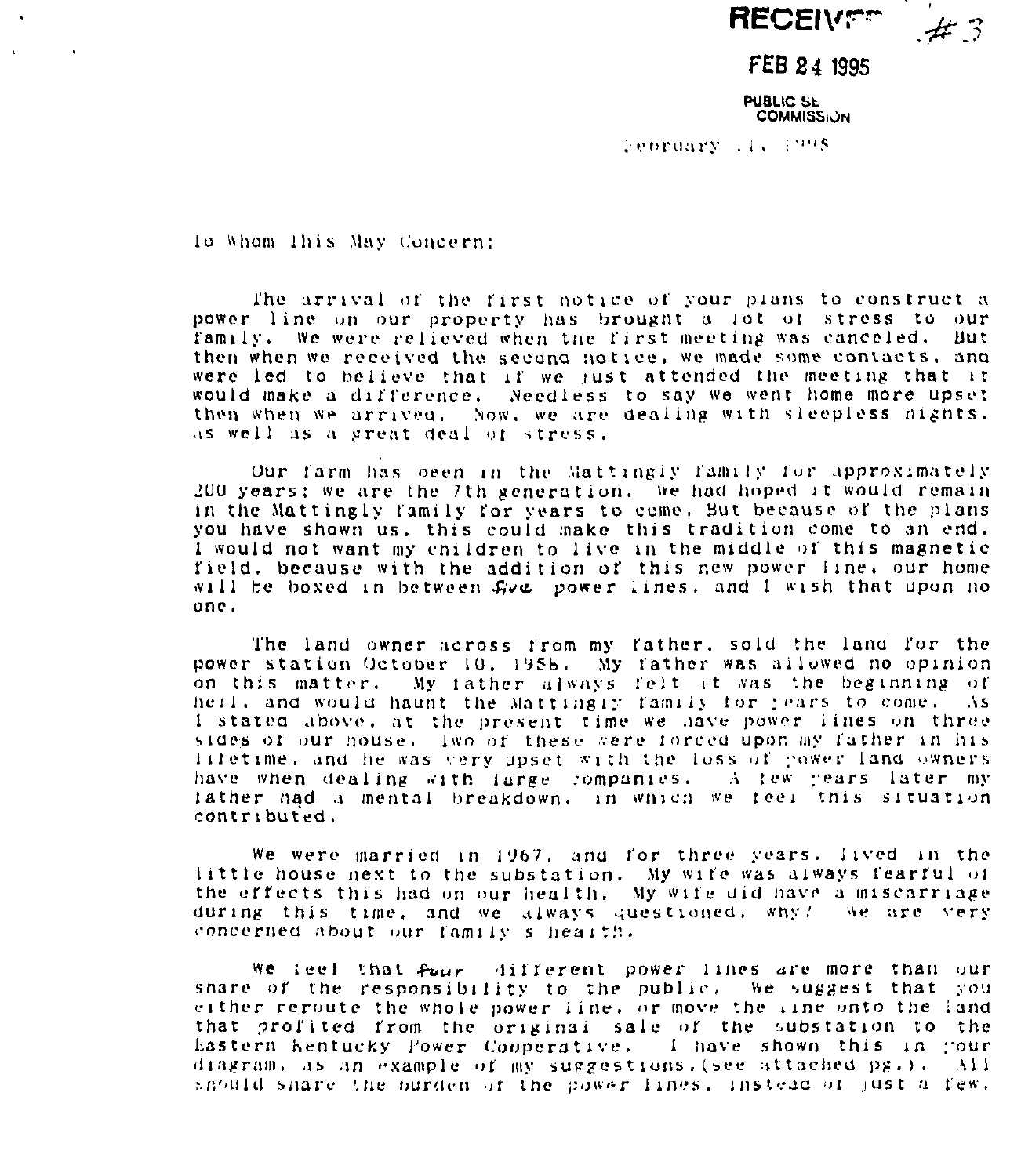$\mathcal{P}_{\mathbf{a}}$  and  $\mathcal{P}_{\mathbf{a}}$  is  $\mathcal{P}_{\mathbf{a}}$ 

Your company wants us to believe that these lines are harmless to man and animals. But I have read reports that power lines do have an effect on dairy cattle, and our main source of income. pertaining to the farm are beef cattle.

We feel an obligation to this farm land, and it would be very difficult for us to pick up and leave my family heritage. Others may not have a past tieing them to their land, and can easily leave if they are concerned with their health. Consideration of this letter would be very much appreciated, thank you.

Sincercly,

Richard L. Mattingly

Unyela Watti M. Angela Mattingly

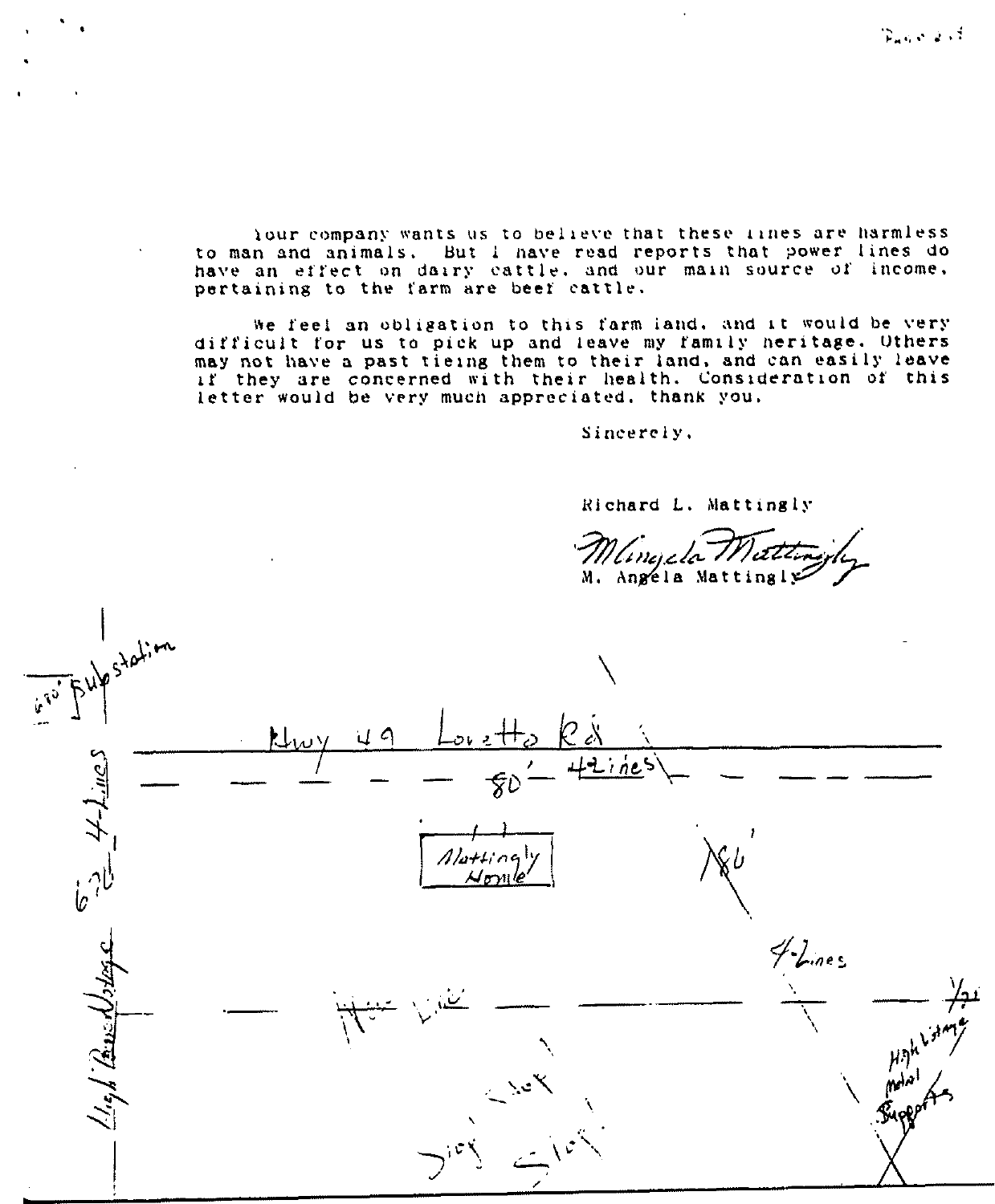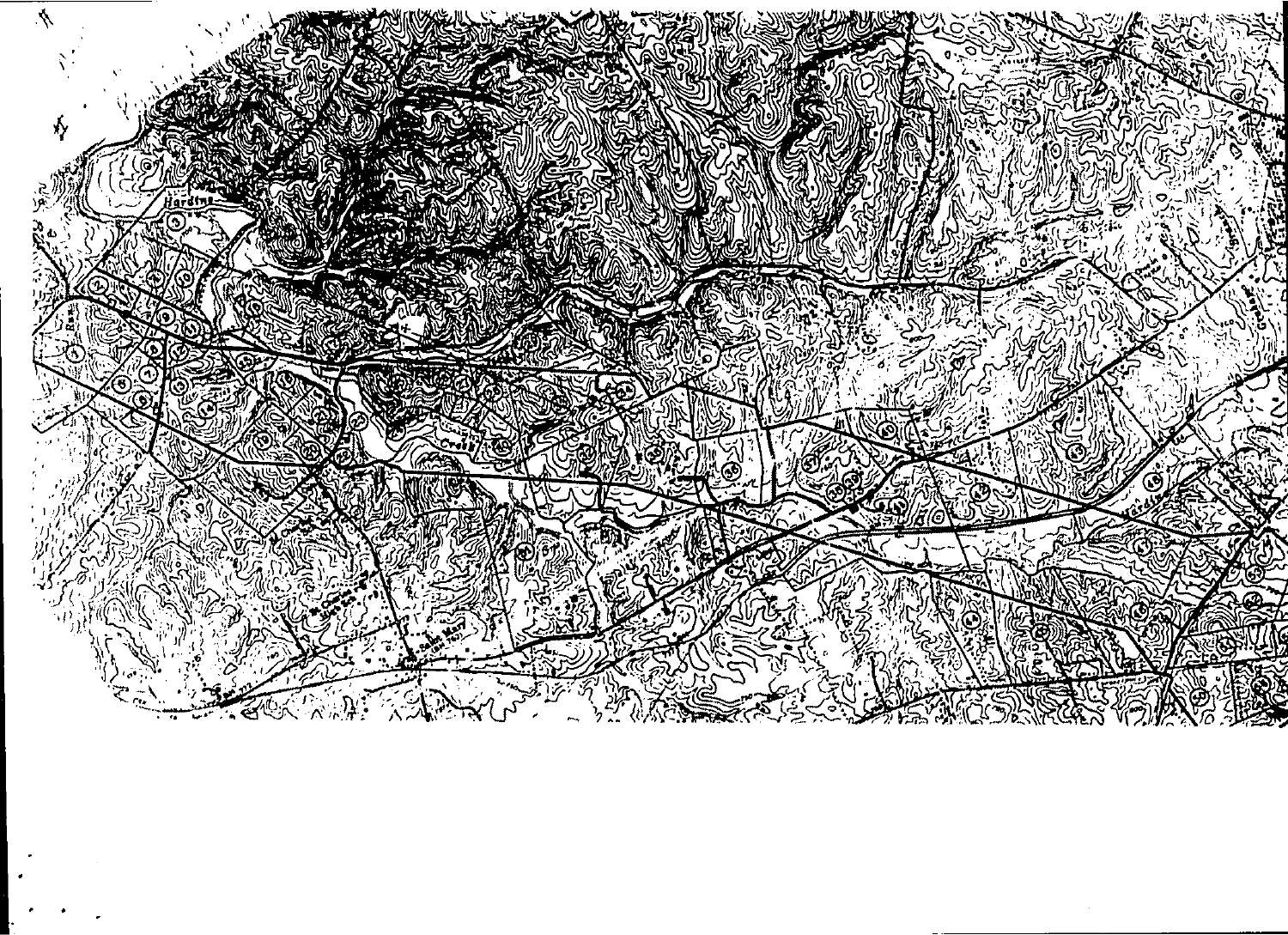



2065 Campbellsville Road . Lebanon, Kentucky 40033 . (502) 692-2171

RECENSION

FEB 27 1995

**PUBLIC SE**<br>COMMISSION

Att Don Mill Fublic Service Commission

 $9.0$  Bot 615 Frankfot Kg. 40602

 $95 - 087$ 

Dear Sir, I am requesting interestion in case no. 25-290.

Start you<br>Jerseye & Hugher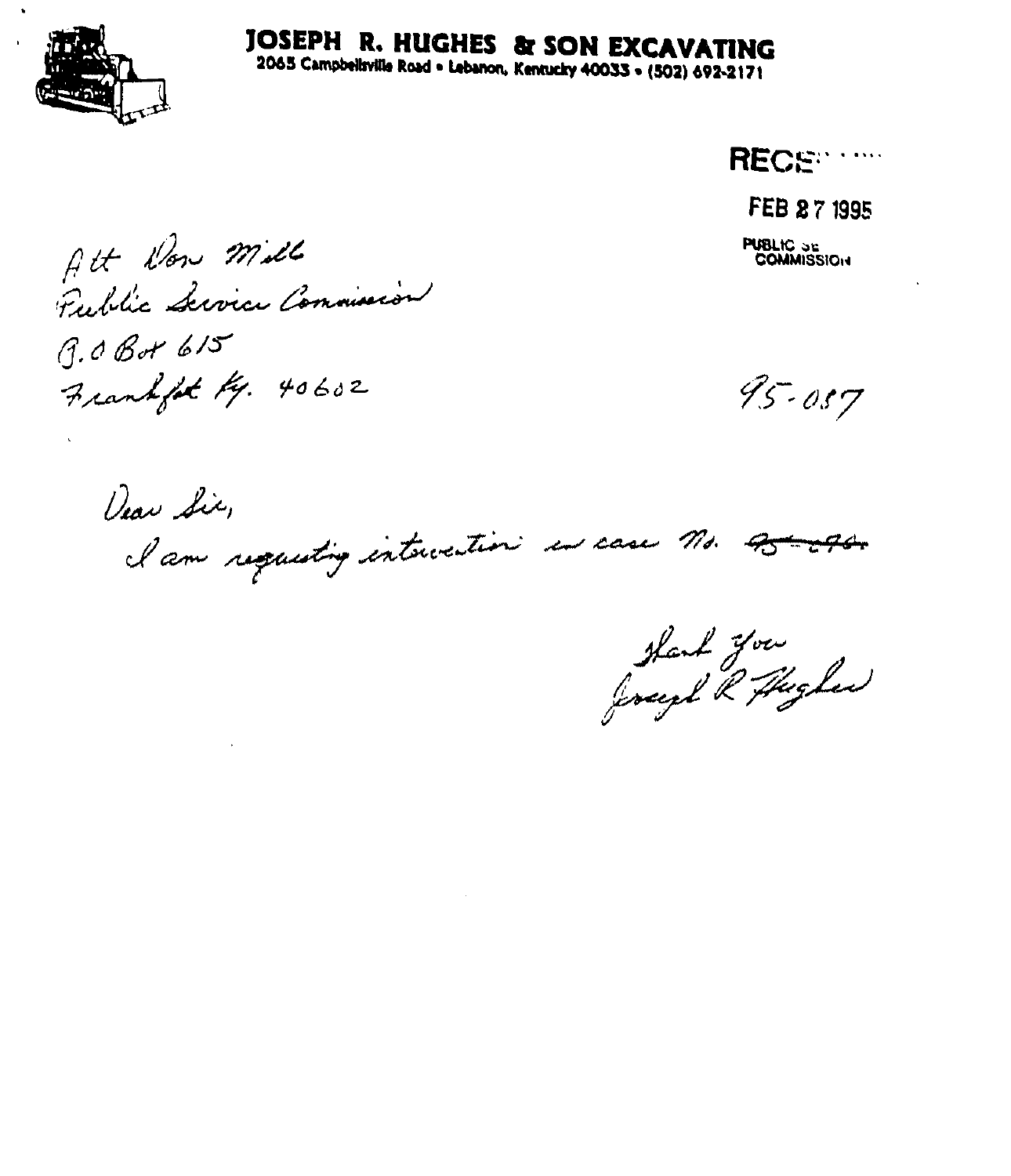$95 - 087$ 

# **EDDIE LEE**

 $\sim 100$  km s  $^{-1}$ 

 $\ddot{\phantom{1}}$ 

Lebanon, Kentucky 40033 Phone (502) 692-2651 Fax (502) 692-9811



FROM THE OFFICE OF EDDIE LEE COM ......

Request Intervention in Case

Mr & Mrs Samuel E.Lee III  $605$  Hwy208 Lebonon, Ky 40033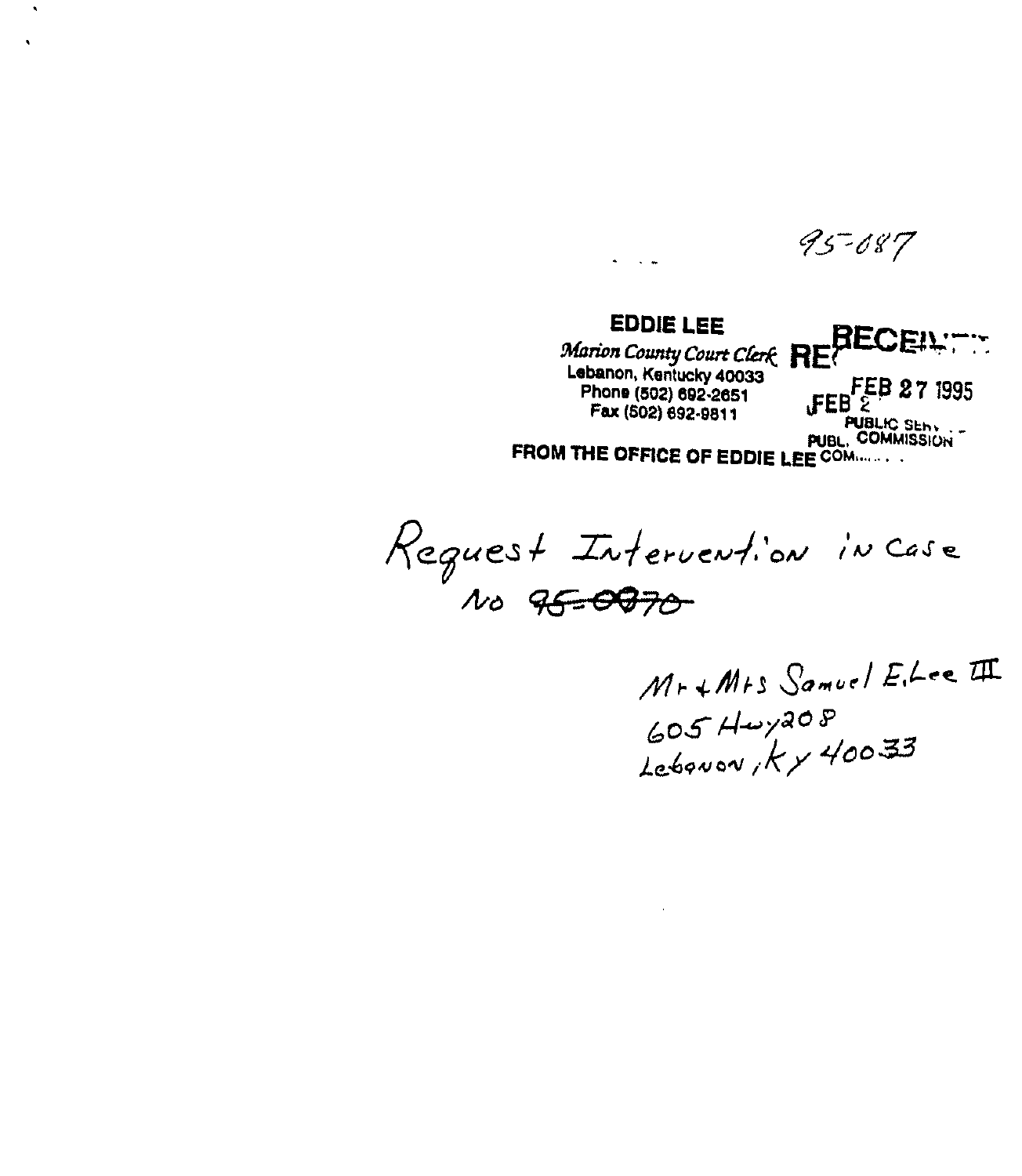$45 - 087$ 

# RECENT " dam requestion 27 1995 BRIAN MATTINGLY<br>780 A. MATTINGLY K

Frank you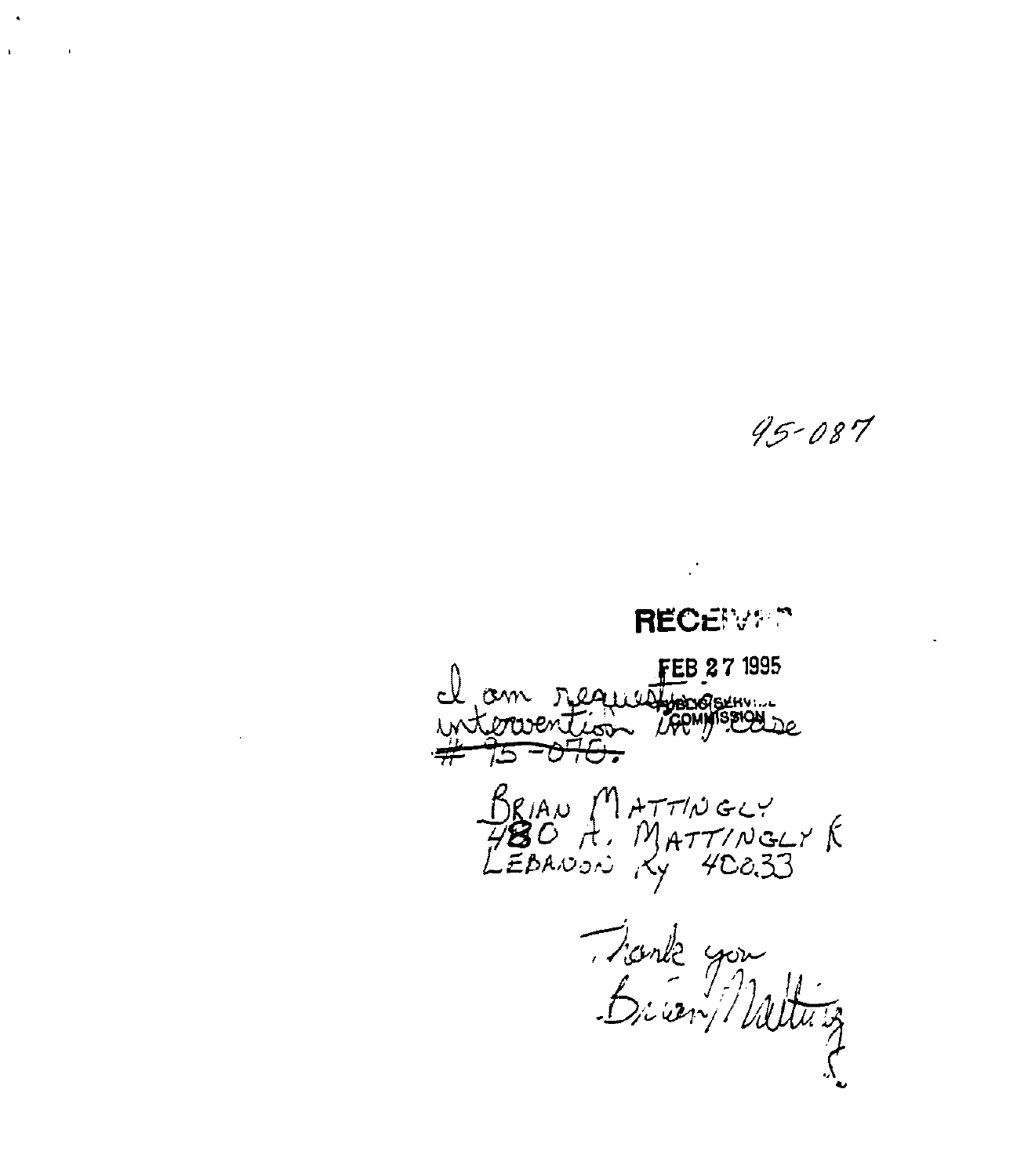02/24/95 95-087 Mr. Don Mills, tte are requesting intervention in Power line out of Rebasson Ky FEB Thark You. Letanon try 4203.  $25$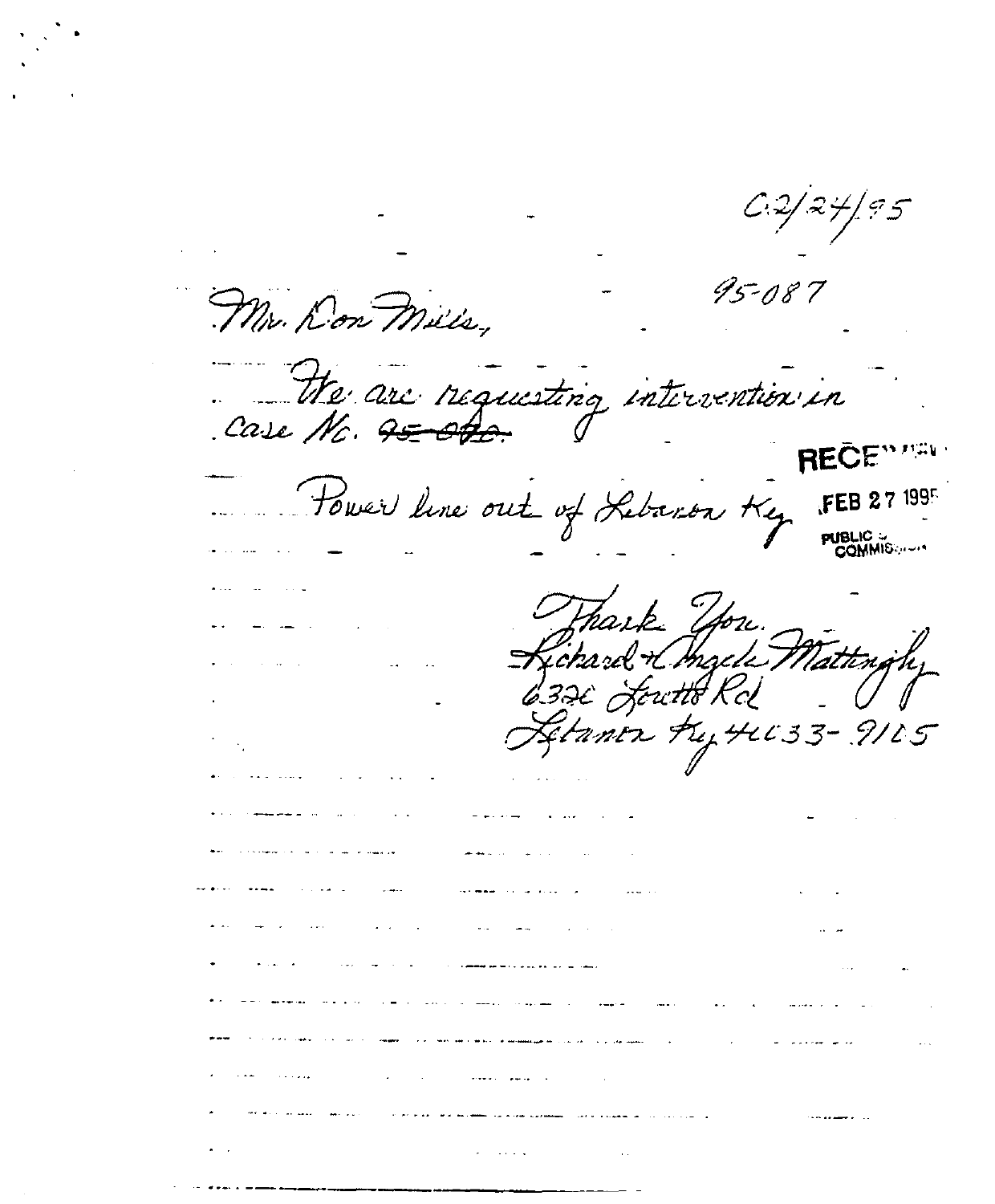## **CONNONWEALTH OF KENTUCKY**

# **BEFORE THE PUBLIC SERVICE COMMISSION**

In the Matter of: <u>harles of Jerry Campbell</u> VS.  $95 - 087$ Cast Ventucky Rugs Cooperative Anc. **COMPLAINT** The complaint of Charles PETTERUCOMPLE \_\_ respectfully showe: Charles + Derry Campbell  $\left( a\right)$ 885 St Mary La Lanow Ry 40033 Cart lentucky Perry Cooperative Anc  $(b)$ Pa Bap 707 Evingheiter 24 40392-0717 mat: The Cooperature is in the Manning  $(c)$ Tage of an additional line, Line, Lewis transformer on Loretto Rd. To the Industrial Parle in Lebanon Ky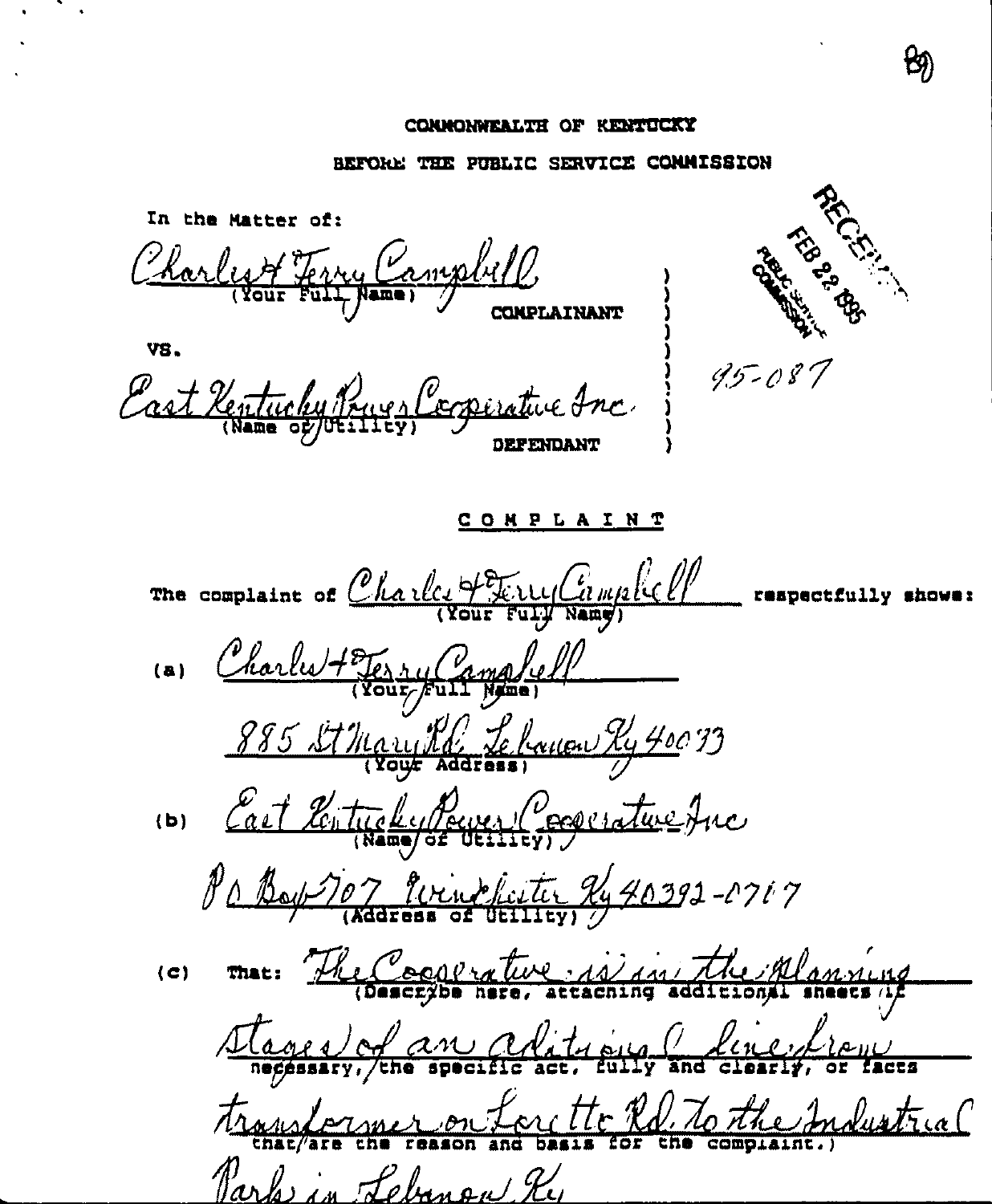Formal Complaint Charles d'Ierry Comp hell' vs Ent Ry Paus Comp. For wiee This property to ras purchased in 1953 by my son and I for the purpose of building a subdivision for resolutrial property. There are already three subdivisions opening This property that are full . The do not want this line to cross our building lots. There is an abandemed Wherefore, complainant asks C&X roilseal presity outte hack of <u>at goes all the tway to Lebance</u> Tussfarmed The are asking that this line by built on the back of this farm or on the a Candoned proper <u>Libracon</u> Rentucky, this  $\sqrt{2}$ Dated at day of Helyhany  $.1991.$ Phailly Complete Jerry Camply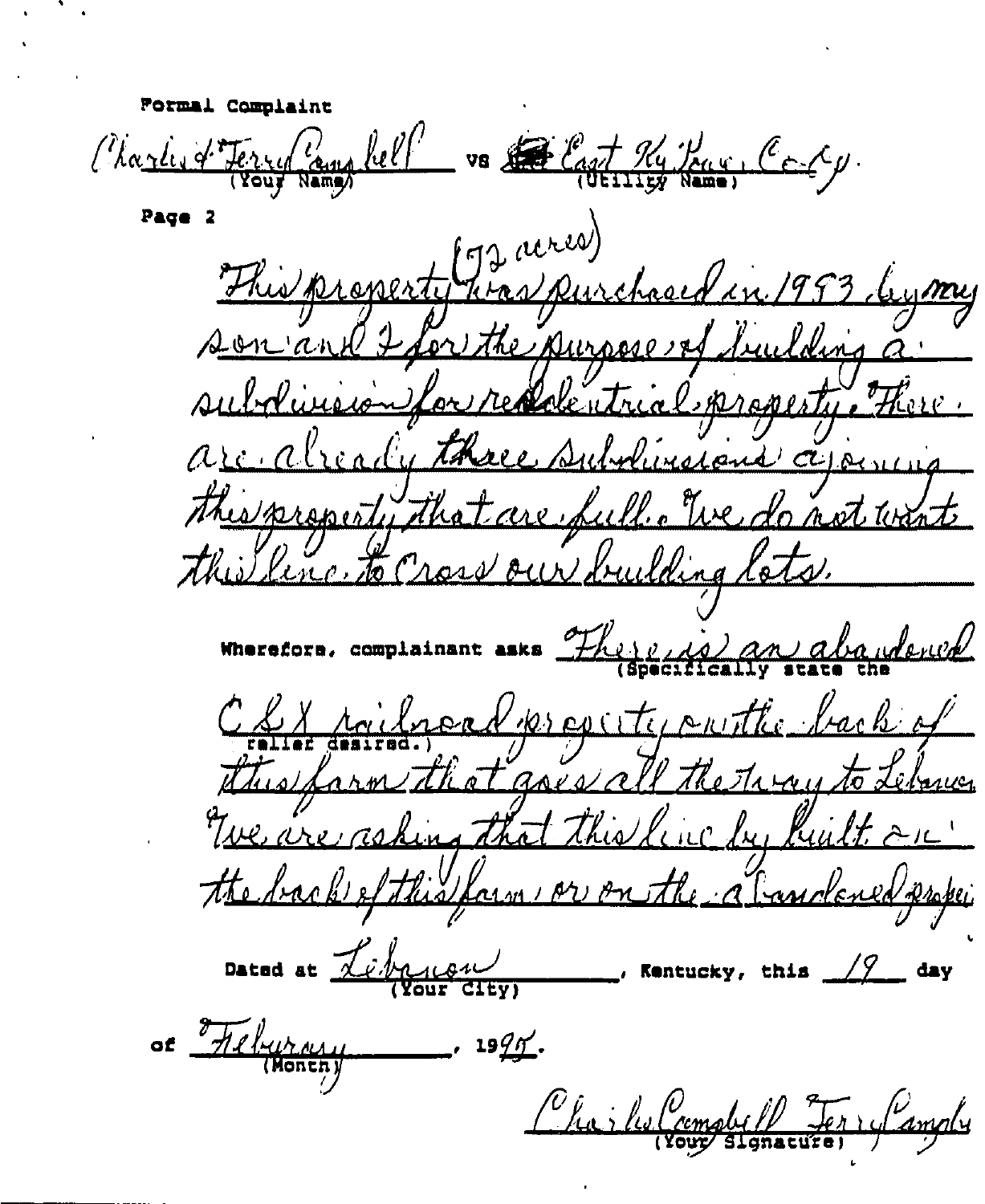### CONNONWEALTH OF KENTUCKY

# **BEFORE THE PUBLIC SERVICE CONNISSION**

In the Matter of:

RECENTER FEB 22 1995 Timothy Cereld Ewing **PUBLIC DESION ONPLAINANT** VS.  $95.087$ East Ky Power Coop **EFENDANT** <u>COMPLAINT</u> The complaint of Timothy G. Ewing respectfully show: Timothy G Ewing  $(a)$  $3070$   $5 +$  Mary's  $H_{\frac{1}{2}}$  $E_{\text{ast}}$   $K_{\text{max}}$  of verticy,  $C_{\text{c}}$  $(b)$ PC 707 Winchester Ky 40392-0707 I finally bought me a small Lat  $(5)$ Had now I found Out that Some body thant, to put another power line through my lot is not very big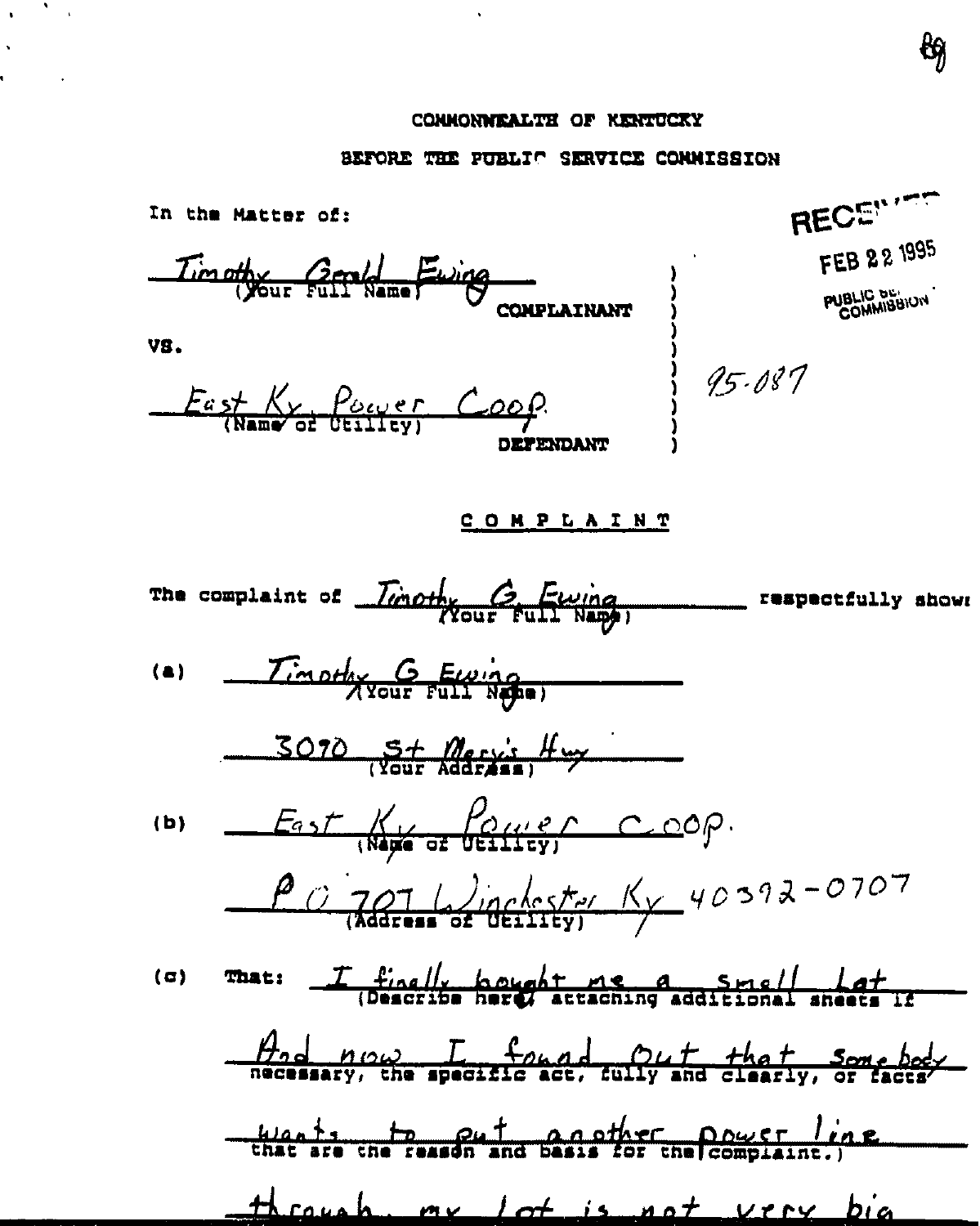Formal Complaint

Timothy G. Eving vs East Ky Power C.UC) Page 2

and I don't want to loose any of it to a right of way to a power line. Please do what ever your can to help me prevent this. I will be very much gratefull. Wherefore, complainant asks  $Tha + This$   $Converc line$ be joined with the existing power line (Recc) this should some one a lot of work  $Save$ and money. Dated at  $\frac{L_{\text{e}}}{\text{120u} \cdot \text{212}}$ Rentucky, this 20 day of Frbuary  $-$ , 19<u>95</u>.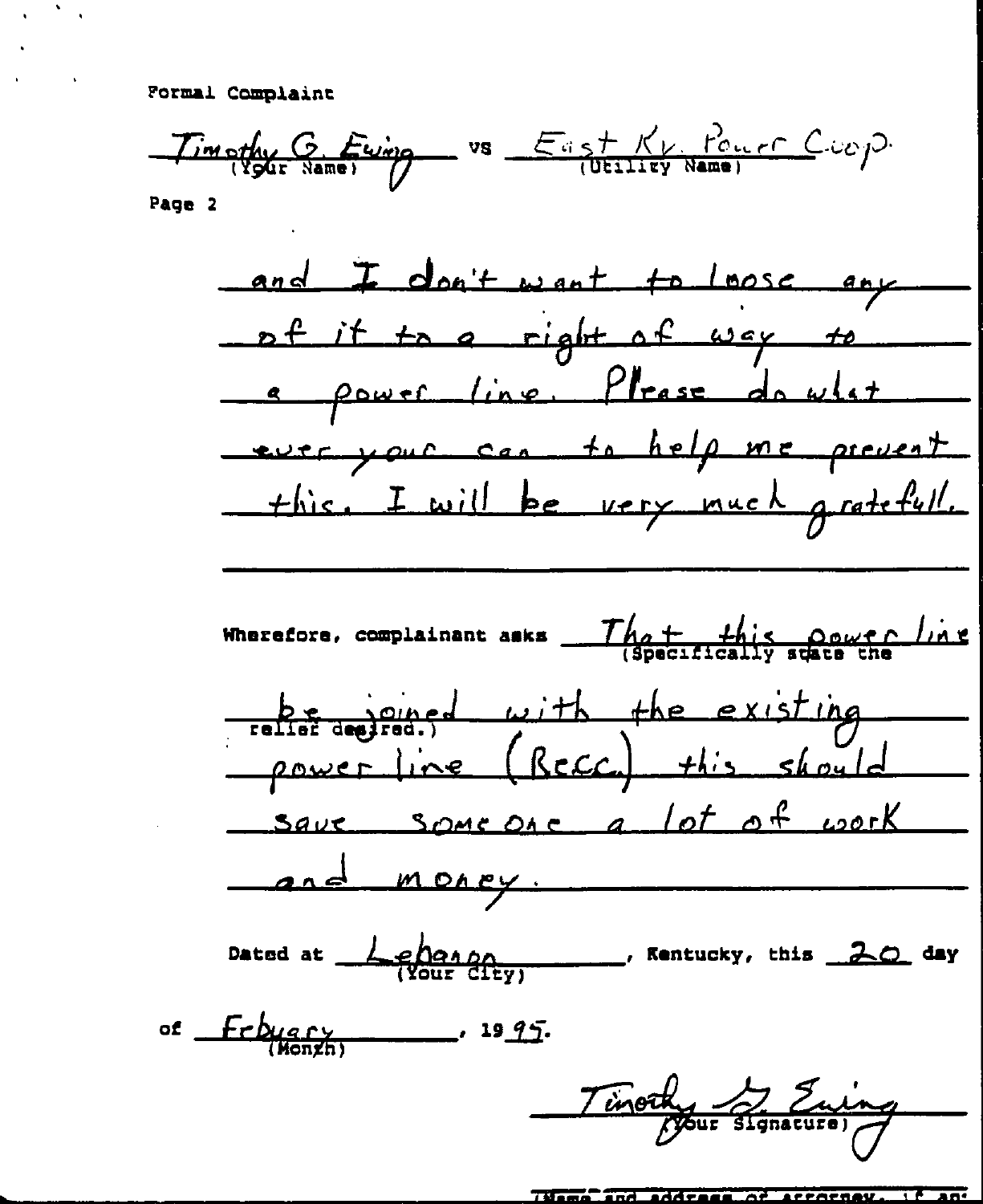Section 15. Forms. (1) In all practice before the commission the following forms shall be followed insofar as practicable: (a) Formal complaint.

- (b) Answer.
- (c) Application.
- (d) Notice of adjustment of rates.
- (2) Forms of formal complaint.

| Before the Public Service Commission<br>(Insert name of<br>compiainant) |  |
|-------------------------------------------------------------------------|--|
| <b>COMPLAINANT</b>                                                      |  |
| Tin Ewing vs. East Ky. Power (To be Inserted)                           |  |
| (Insert name of each<br>defendant)                                      |  |
| <b>OEFENDANT</b>                                                        |  |

# **COMPLAINT**

The complaint of Chere insert full name of each complainant) respectfully shows: (a) That Chere state name, occupation and post office address of each complainant).

(b) That Chere insert full name, occupation and post office address of each defendant).

(c) That (here insert fully and clearly the specific act or thing complained of, such facts<br>as are necessary to give a full understanding of the situation, and the law, order, or rule, and the section or sections thereof, of which a violation is claimed).

WHEREFORE, complainant asks (here state specifically the relief desired).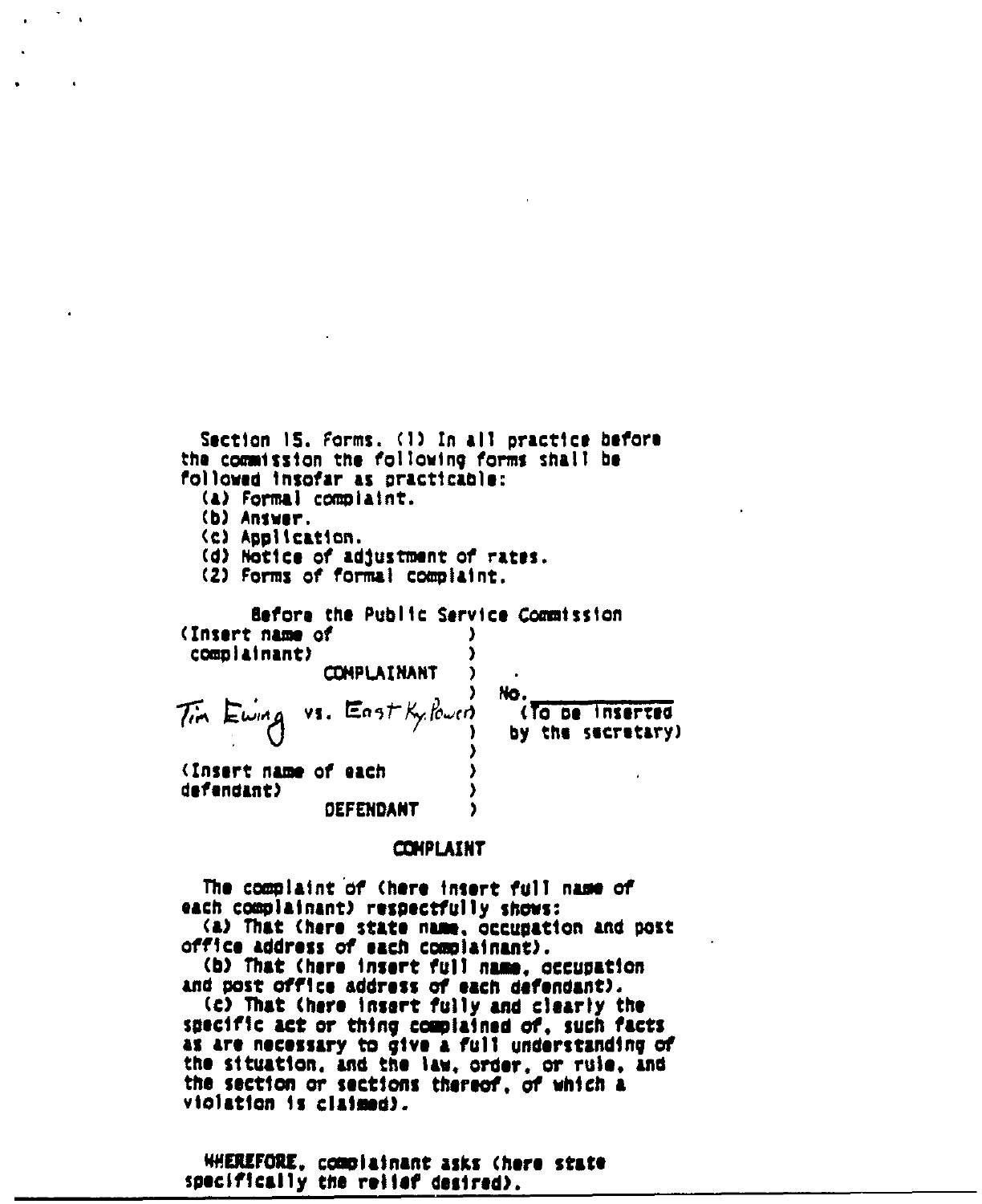| $Imoth-0. Ewna$ |  |                            |  |
|-----------------|--|----------------------------|--|
|                 |  | (Name of each complainant) |  |

(Name and address of attorney, if any)

(3) Form of answer to formal complaint.

 $\sum_{i=1}^{N}$ 

 $\ddot{\phantom{a}}$ 

| Before the Public Service Commission           |  |
|------------------------------------------------|--|
| (Insert name of                                |  |
| complainant)                                   |  |
| <b>CONFLAINANT</b>                             |  |
| Tim Ewing vs. Eastly Parentless to be inserted |  |
|                                                |  |
|                                                |  |
| (Insert name of each                           |  |
| defendant)                                     |  |
| <b>DEFENDANT</b>                               |  |

**ANSHER** 

The above-named defendant, for answer to the complaint in the proceeding, respectfully states:

That (here follow specific denials of such material, allegations as are controverted by the defendant and also a statement of any new matter constituting a defense. Continue lettering each succeeding paragraph).

HHEREFORE, the defendant prays that the complaint be dismissed (or other appropriate prayer).

(Name of defendant)

(Name and address of attorney, if any)  $\epsilon_{\rm eff}$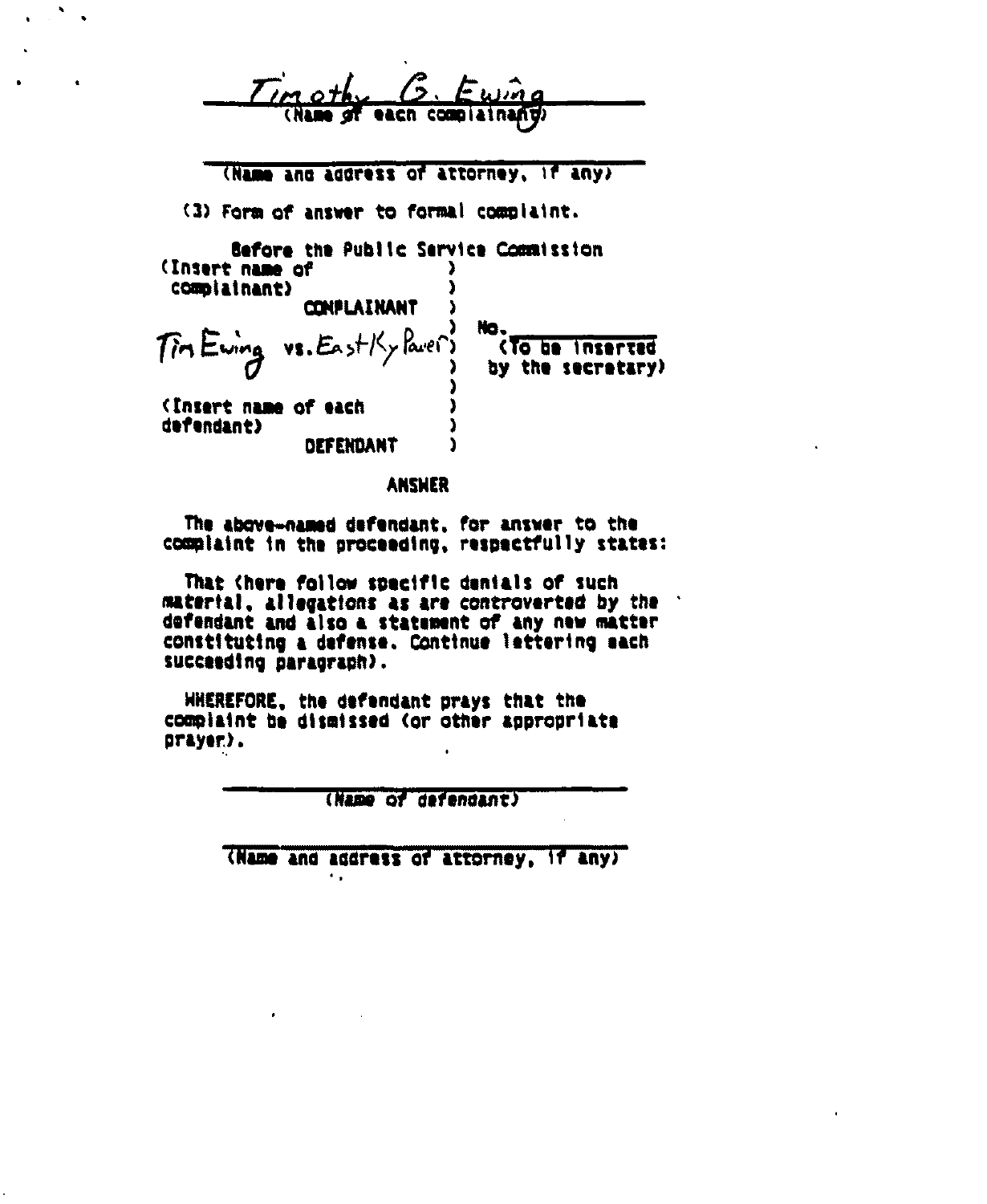# IMONNEALTH OF KENTUCK

# **BEFORE THE PUBLIC SERVICE COMMISSION**

In the Matter of: Robert C + Fetricia Clements  $15 - 037$ VR. East Ky Pever Co-op, Inc. CONPLAINT The complaint of pobert Colombie (lements respectally shows! (a) Robert C + Pricia CLements 20 Arthur Mattingly Rd., Lebonon, Ky. 40033 (b) East Ky Power Composition P.D. Box 707, Winchester, Ky 40392-0707  $\texttt{max:} \equiv \textit{min} \times \text{lim} \times \textit{max}$  $(c)$ This power station to Guy to The industrial Park in Lebananty Ne pay enough for our electricity new It is atest simplex to

ontinued on Next Page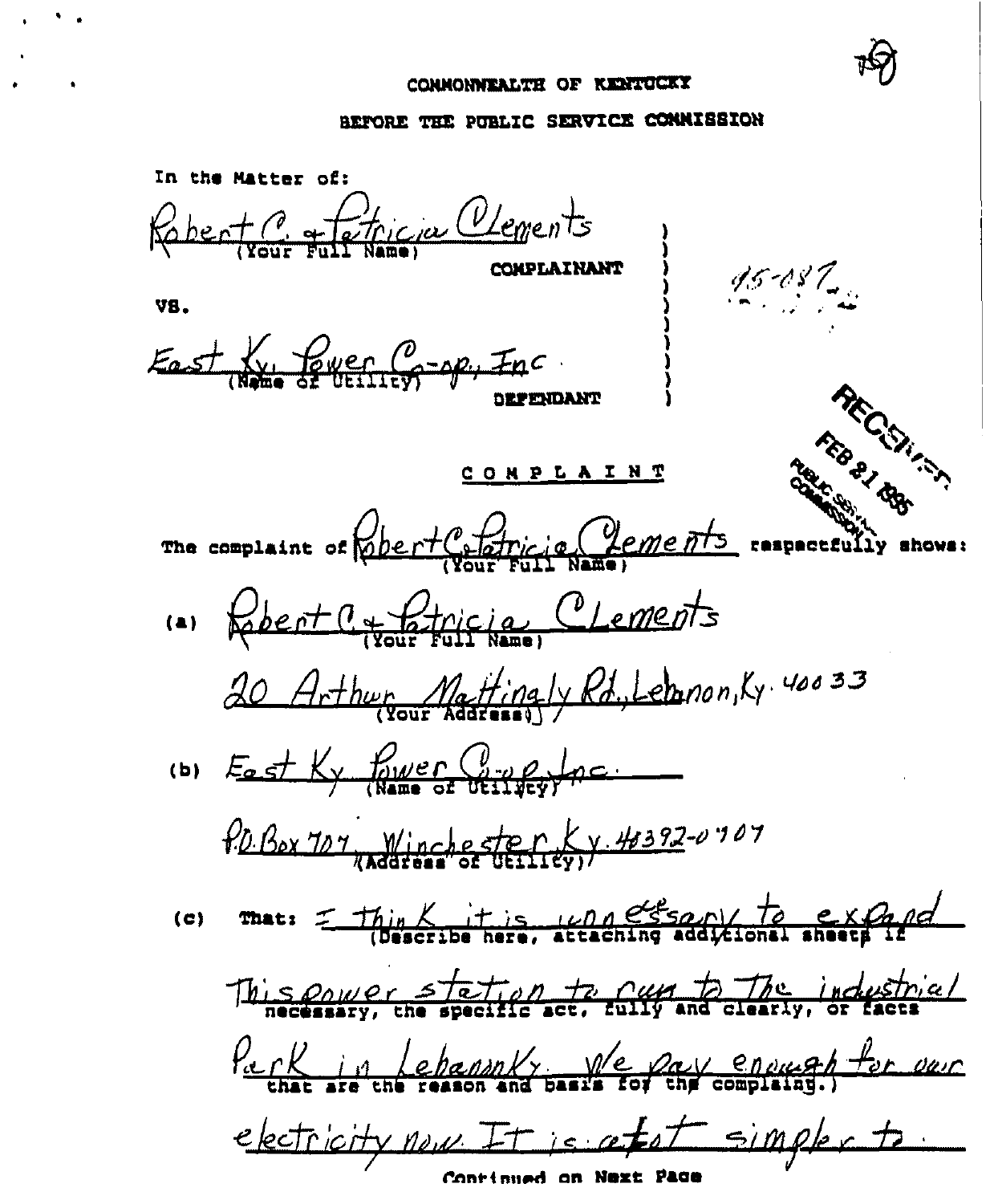Pobert + Chicardiante vs Eart Har Power Baptis

Page 2

expand the power station in Leburary instead of running all these lines and filtering the cost down to the customers we don't want all this when we feel it could be done with less cost and a lot less handowners atlected. Wherefore, complainant asks  $D_{\theta}$ ,  $p_{\theta}+$  expendix This power plant. Put this expansion at the Lebanon pouver plant where it is needed Dated at  $\frac{1}{x}$  of  $\frac{b}{x}$   $\frac{a}{y}$   $\frac{c}{y}$ , Kentucky, this  $\sqrt{2}$  day of  $\pm e^{f}$ . 1945 Kebert Cour signeers, Comette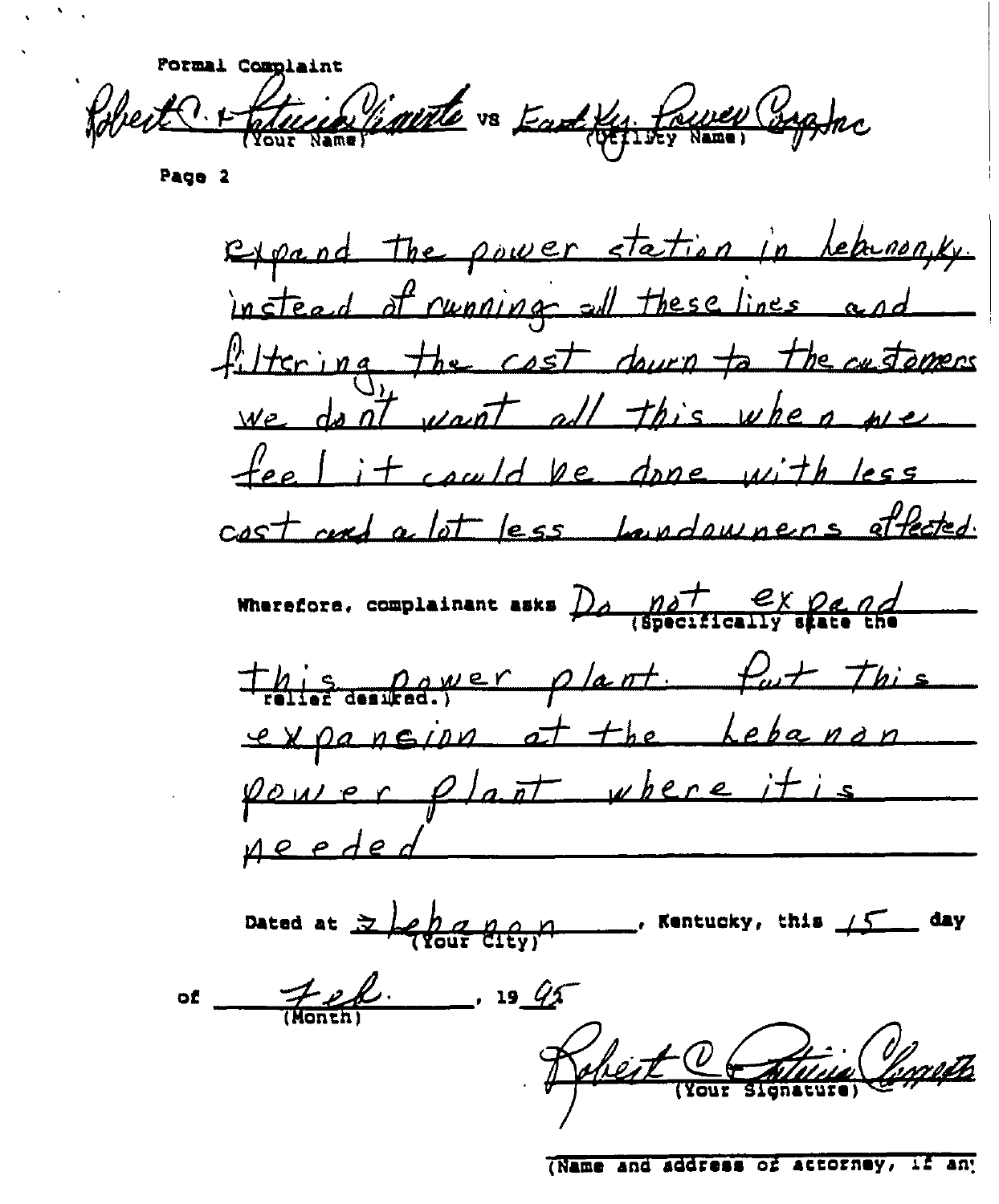| Section 15. Forms. (1) In all practice before<br>the commission the following forms shall be<br>followed insofar as practicable:<br>(a) Formal complaint.<br>(D) Answer.<br>(c) Application.<br>(d) Notice of adjustment of rates.<br>(2) Forms of formal complaint. |                                                       |
|----------------------------------------------------------------------------------------------------------------------------------------------------------------------------------------------------------------------------------------------------------------------|-------------------------------------------------------|
| Safore the Public Service Commission<br>Clasert name of<br>compialDant)<br>Hetrician<br>Cart (Inserte man of each of the<br><b>DEFENDANT</b>                                                                                                                         | No.<br><b>Inserted</b><br>(To be<br>by the secretary) |

 $\mathcal{N} \rightarrow \mathcal{N}$ 

# **COMPLAINT**

The complaint of there insert full name of each complainant) respectfully shows: (a) That Chere state name, occupation and post office address of each complainant).

(b) That (here insert full name, occupation and post office address of each defendant). (c) That Chere insert fully and clearly the specific act or thing complained of, such facts<br>as are necessary to give a full understanding of the situation, and the law, order, or rule, and the section or sections thereof, of which a violation is claimed).

WHEREFORE, complainant asks (here state specifically the relief desired).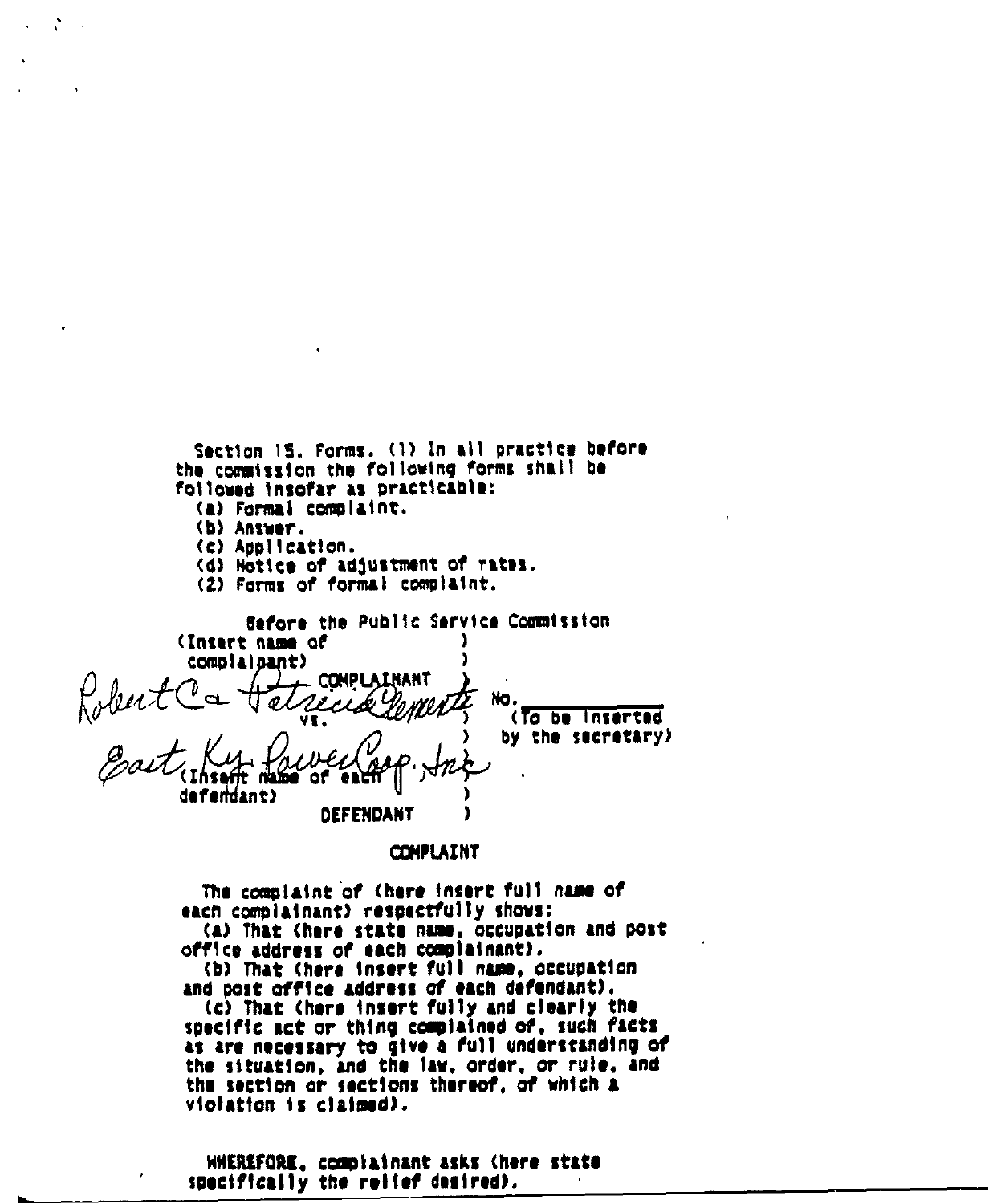lemente each com

(Hame and address of attorney, if any)

(3) Form of aniver to formal complaint.

Bafore the Public Service Commission Clasent name of Complainant) **CONFLAT** Robert Cd<br>Gast Kx (To be inserted by the secretary) DEFENDANT ١

 $\mathbb{R}^N$ 

 $\sim$   $\sim$ 

ANSHER

The above-named defendant, for answer to the complaint in the proceeding, respectfully states:

That there follow specific denials of such material, allegations as are controverted by the defendant and also a statement of any new matter constituting a defense. Continue lettering each succeeding paragraph).

WHEREFORE, the defendant prays that the complaint be dismissed (or other appropriate prayer).

endah

(Name and address of attorney, if any)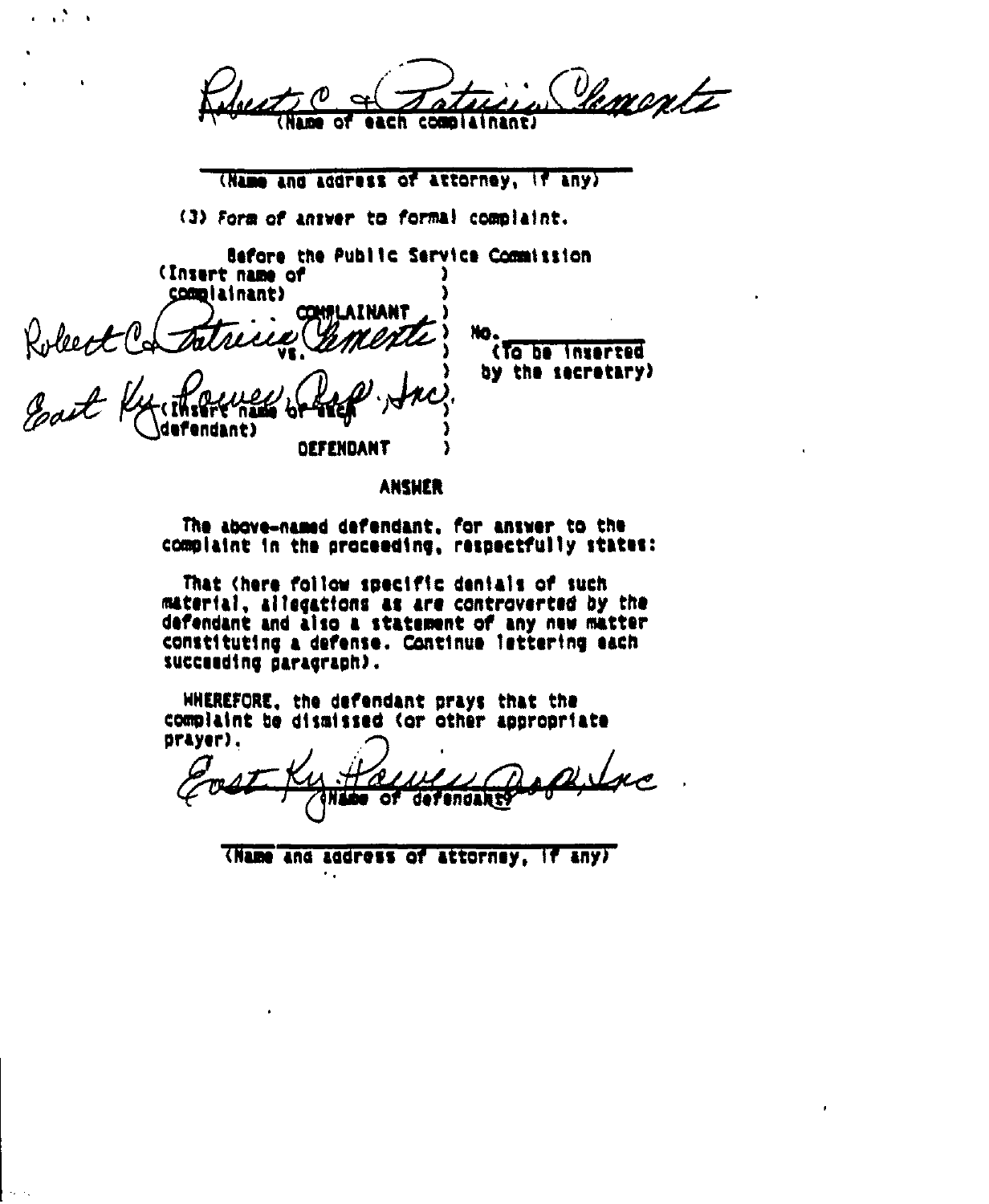医心腔下的

# BEFORE THE PUBLIC SERVICE COMMISSION

|       | In the Matter of:                                                                                                                       |
|-------|-----------------------------------------------------------------------------------------------------------------------------------------|
| VB.   | <b>RECEIVERED</b><br>Joseph, Paul Hillickie Brady<br><b>RESIRE</b><br>VERSIRE<br>COMPLAINANT                                            |
|       |                                                                                                                                         |
|       | $95 - 187$<br>East Ky Power Cooperative INC<br><b>DEPENDANT</b>                                                                         |
|       | <b>COMPLAINT</b>                                                                                                                        |
|       | The complaint of $\frac{1}{\text{Ioseph}} \frac{\rho_{all}}{\rho_{out}} + \frac{\rho_{i'}.\rho_{ir}}{\text{Name}}$<br>respectfully show |
| (a)   | Joseph Paul & Vickie Brady                                                                                                              |
|       | 2519 Campbellsville Road                                                                                                                |
|       | <u>Acbanon, Ky 40033</u>                                                                                                                |
| (b)   | East Heatucky Power Corporative Iam                                                                                                     |
|       | 4758 Lexington Road                                                                                                                     |
|       | Winchester Kentucky (2392                                                                                                               |
| ( c ) | My wife of dany move engored to the contruction of the<br><b>That:</b>                                                                  |

Proposed power lime by East Hy Burn that may gave they away

property which we lought at quetion last year to build movement

<u> Souse on beginning this May 1995, I have enclosed accopy of the</u>

Continued on Next Page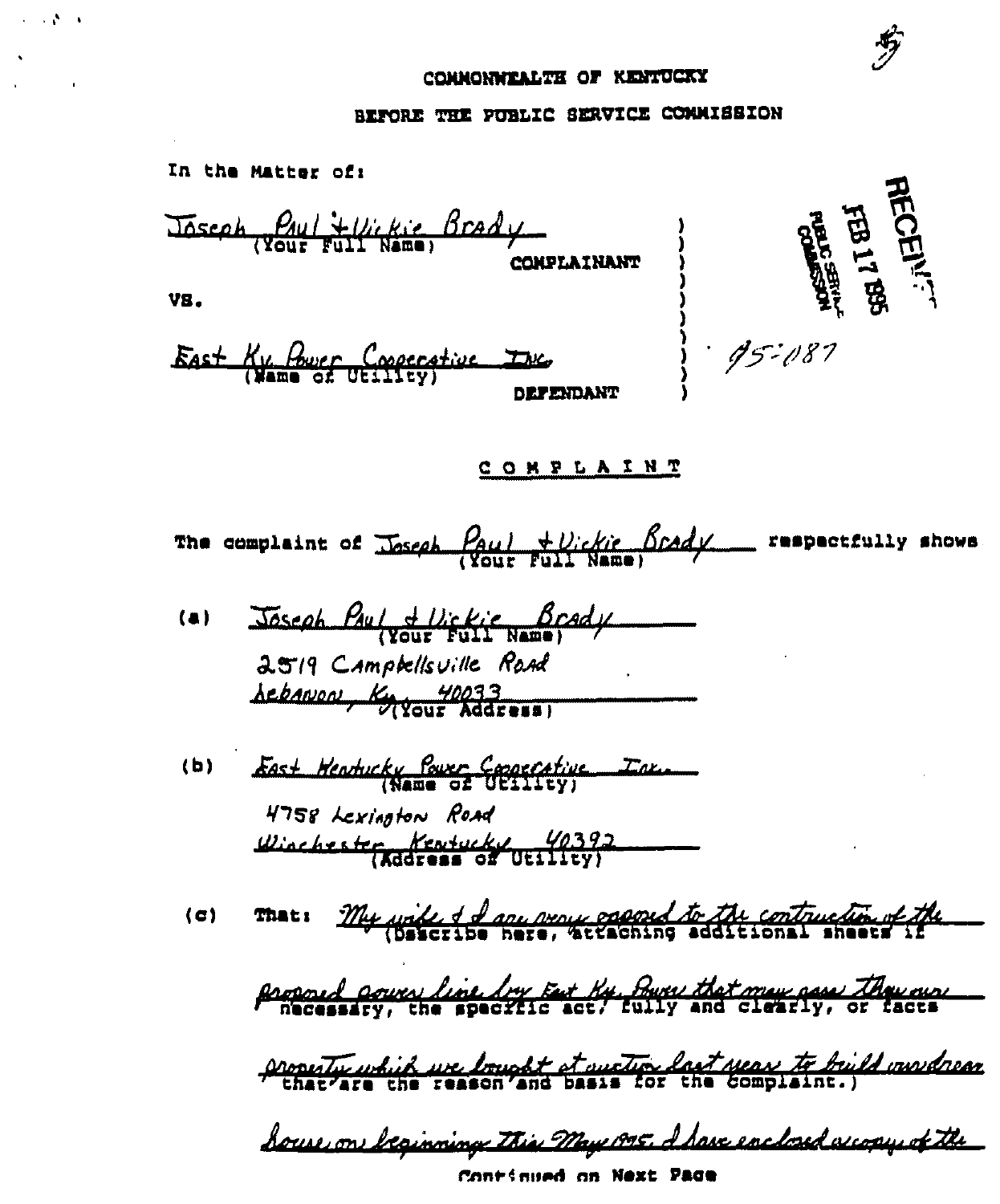Pormal Complain

Joseph Paul + Vickie Brady vs East Ky, Power Cooperative Inc.

Page 2

map on which I drew the approximate size I location of our lot. It in 209 wide by 686.5 long, a souce him three it as in its immediate proximity would destroy bought the scalue of our let + our plance of building our dream home If you have any information you can give me on this matter feel peer to call me at 502-692-4499. That East Ky. Power follow Wherefore, complainant asks their alternative plans to run as line approximately B mil instead of 12 miles of the onto KU's line + by their electricity from them. Why ruin 12 miles of psoperty when the same task can be accomplished in 12 mile. Dated at \_ Aslongon ., Kentucky, this *16Z* day of February 1995. Vickie R. Brady Sorich Paul Brady

(Name and address of attorney, if any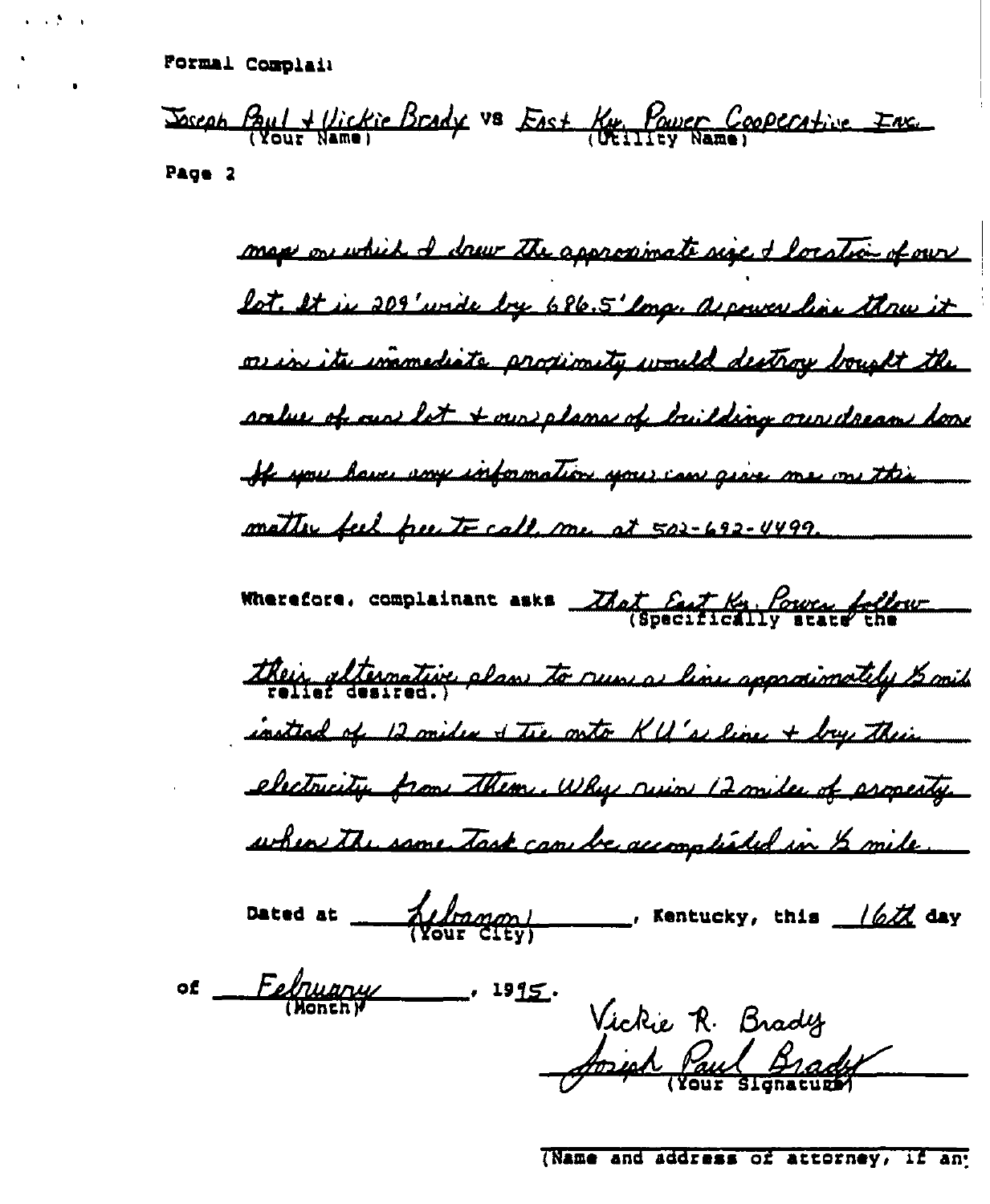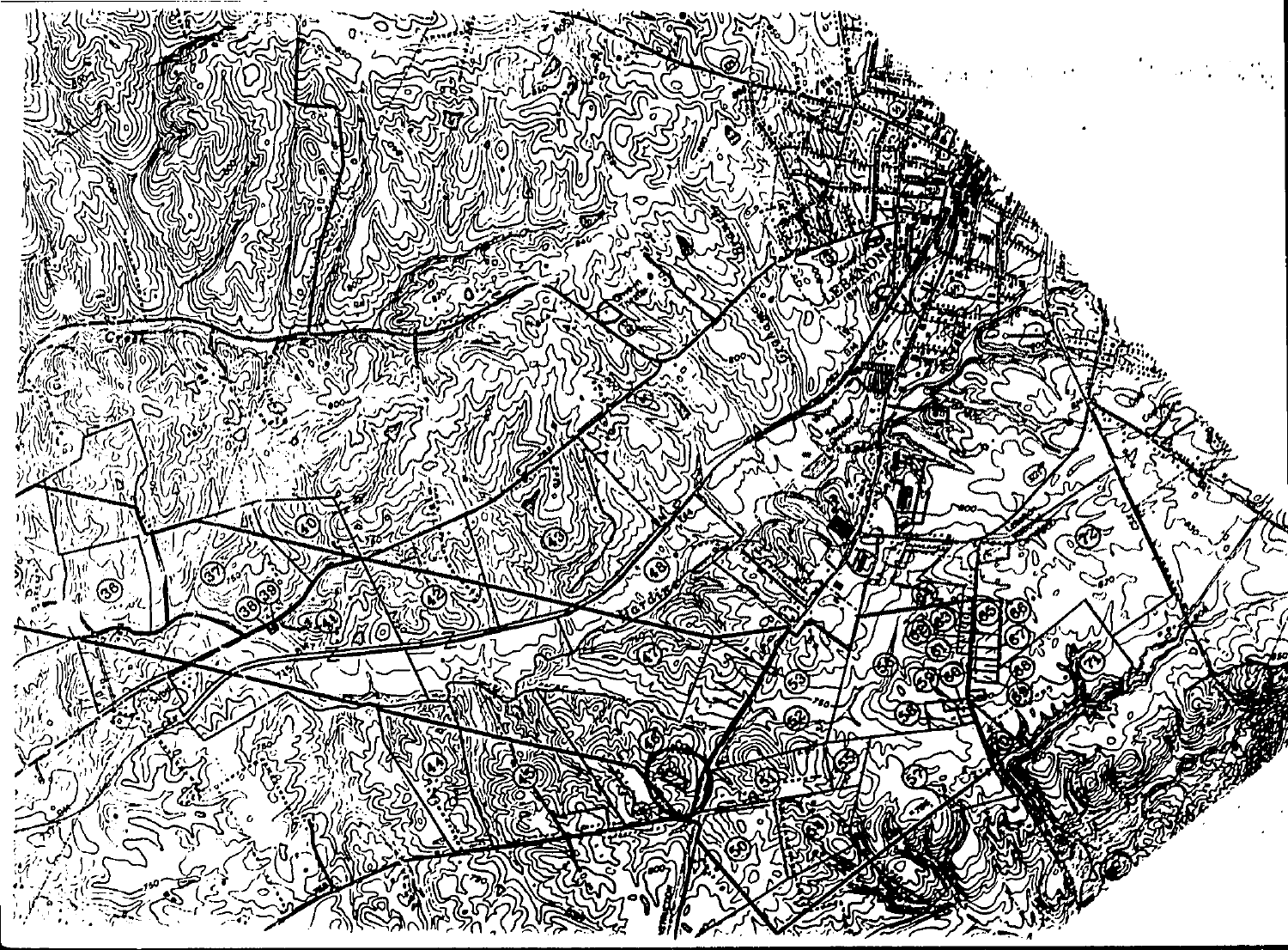# CONNONWEALTH OF KENTUCKY

 $3.15 - 1$ 

# BEFORE THE PUBLIC SERVICE COMMISSION

In the Matter of: **RECEIVED**  $\frac{A \vee F}{B \cup F}$   $C$   $H$   $A \vee K$ FEb 14 1995 COMPLAINANT PUNLIC JE. IL E VS. EAST (Name of VEITIEY) UES CooperATIVE) 2nc<br>DEPENDANT 95-087 COMPLAINT The complaint of Vier (Your Full Name) \_\_ respectfully shows:  $\frac{C_{\text{AUE}} C_{\text{FUL}}}{\sqrt{2C_{\text{VOL}}}}$  $(4)$  $P_{C}$   $B_{V} \times 456$  $\frac{L_F f_1, p_1, p_1, p_1}{(Y \text{out } \text{Ad}(F) \cdot \pi \cdot \pi)}$ EAST CENTULA POWER COMPRATIVE, 7.25  $(b)$  $4758$  LEXINGTON RONA 4039/  $P_{C}$ . Ba, 707 10110 hFSTEC,  $ky$  40392-0707 Be informed that we trenuously  $(c)$ That: Office to chieft the Continue of the Cin Prayents for the fall on rice Pour